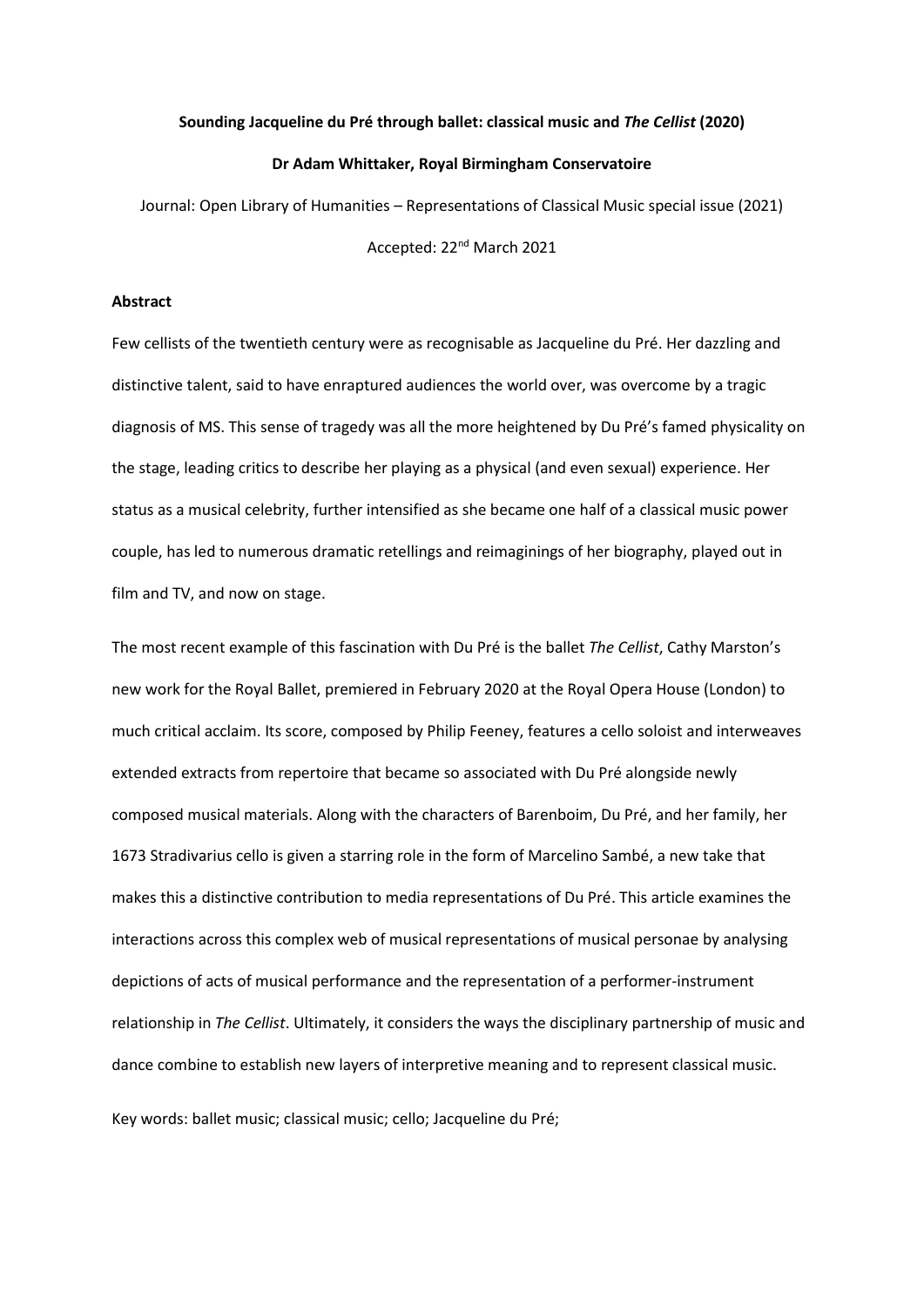#### \*\*Main Text\*\*

Few cellists of the twentieth century were as recognisable as Jacqueline du Pré. Her dazzling and distinctive talent, widely reported as enrapturing audiences the world over (see Wilson, 1999: 296– 314), was characterised by an impassioned physicality in her performances that channelled an intense communicative power. It was therefore all the more tragic that she was diagnosed with Multiple Sclerosis at the peak of her musical powers, cutting her career short and robbing audiences of one of their most beloved performers. The profound sense of a musical genius having exceptional talents snatched away prematurely has contributed to the creation of something of a Du Pré 'legend'; a story of vast musical gifts, enigmatic personality, and tragic intrigue.<sup>i</sup>

Such tragedy, twinned with her prominence in the popular media consciousness in mid-twentiethcentury Britain and with the British musical establishment (Wilson, 1999: 87), meant that the press covered her career (and subsequent illness) widely. Her status as a musical celebrity was certainly further augmented by her marriage to the pianist and conductor Daniel Barenboim. This complex life story has led to numerous documentaries, dramatic retellings and reimaginings of her biography, played out in countless books, film, TV, and on stage, with varying degrees of fidelity to family wishes and clearly documented facts. Among the best-known of these works are Christopher Nupen's documentaries containing extensive footage of Du Pré in her prime (Nupen, 2004, 2005, 2007). These films, especially *The Trout* (1969), have helped to cement her image as a flamboyant and joyful performer in the popular consciousness. Biographies by Carol Easton (1989) and Elizabeth Wilson (1999) both painstakingly chart Du Pré's life in (and beyond) music, drawing on accounts from those who worked with her and knew her personally very well, as well as tracing her formative years and key influences. Other portrayals have been much less flattering, with Anand Tucker's film *Hilary & Jackie* (1999) leading some in the classical music establishment to rush to prevent Du Pré's legend from being tarnished (Lloyd-Webber, 1999). What is clear is that her story has been, and will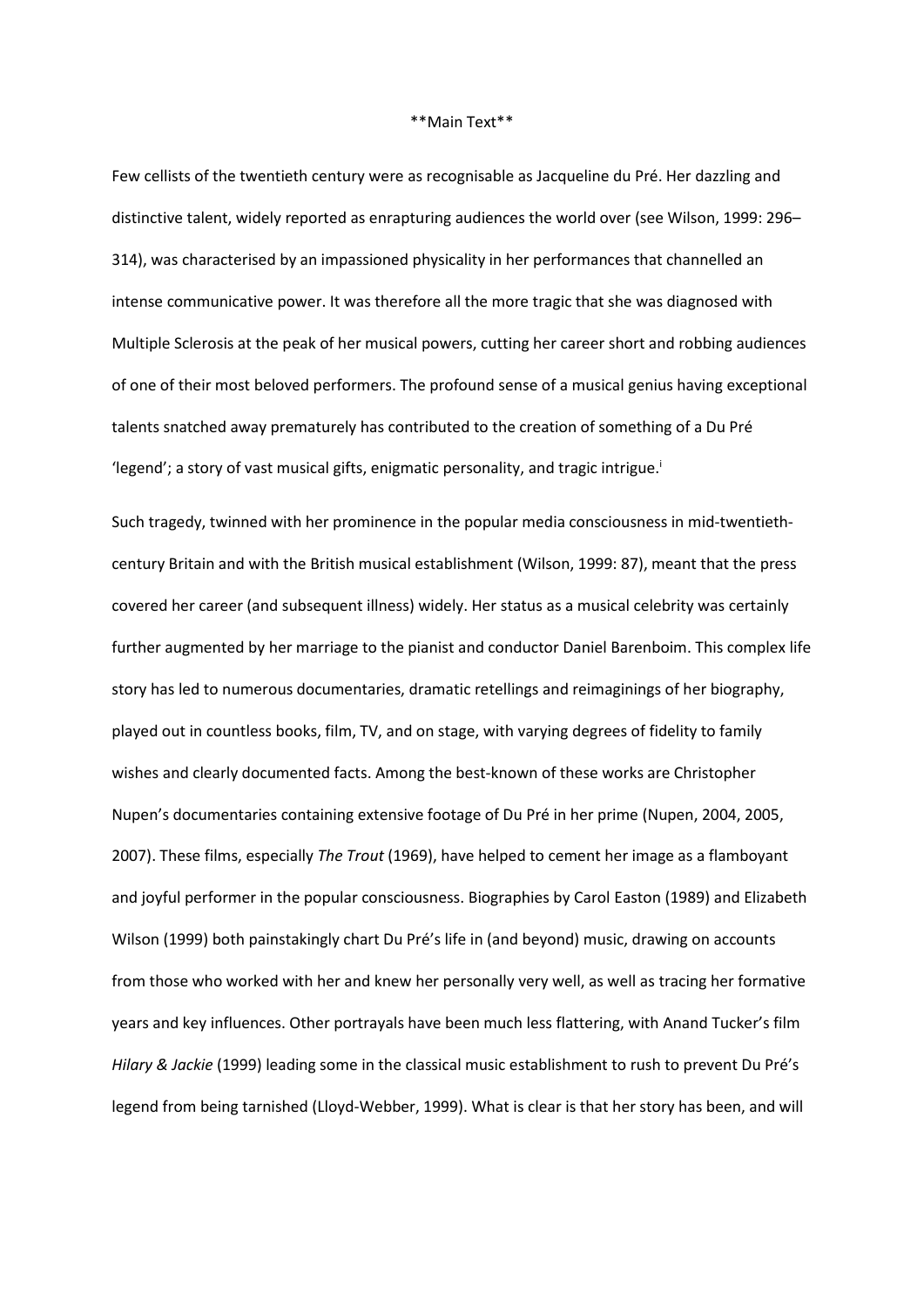continue to be, a subject of media interest in a range of forms and contexts, creating a complex tapestry of facts – real, half-true, and fictional – which inform multiple understandings of her life. The most recent example of this fascination with Du Pré is the ballet *The Cellist*, Cathy Marston's new work premiered by the Royal Ballet in February 2020 to much critical acclaim (inter alia Nayeri, 2020; Winship, 2020). Its score, composed by Philip Feeney<sup>ii</sup> – one of Marston's regular collaborators – features a solo cello and interweaves repertoire extracts that have become so associated with Du Pré, along with other well-known works from the cello repertoire. *The Cellist* continues an artistic partnership in a broadly similar manner to their other collaborations, though with some noteworthy features.

Feeney and Marston's collaborations include ballets in a number of different forms, ranging from full-length orchestral productions of *Jane Eyre* (2016) and *Victoria* (2019) (both for Northern Ballet) to the compilation scores for *Snowblind* (2018) and *Lady Chatterley's Lover* (2018). Of these, all but *Victoria* include excerpts from, and allusions to, pre-existing musical works, alongside newly composed material (Royal Opera House, 2019). For example, *Jane Eyre* takes a number of passages from the works of Felix and Fanny Mendelssohn, weaving these together around Feeney's original music, creating a musical tapestry of the historical period. *Lady Chatterley's Lover*, which is built around excerpts from the piano music of Alexander Scriabin, takes a similar approach, as does *Snowblind*, which features a number of passages from Amy Beach's works, though newly composed material is less prominent in both of these works. For Feeney and Marston, building from preexisting musical material is part of their musical-choreographic process.

*The Cellist* is scored for orchestral forces (paired winds, four horns, percussion, piano, harp, and strings) and includes a prominent part for a solo cellist, performed by Hetty Snell in the premiere. The solo cellist is heard throughout the score, but is most prominent at scenes depicting musical performance and, as we shall see later, in representing the symbiotic musical and emotional relationship between Du Pré and her instrument.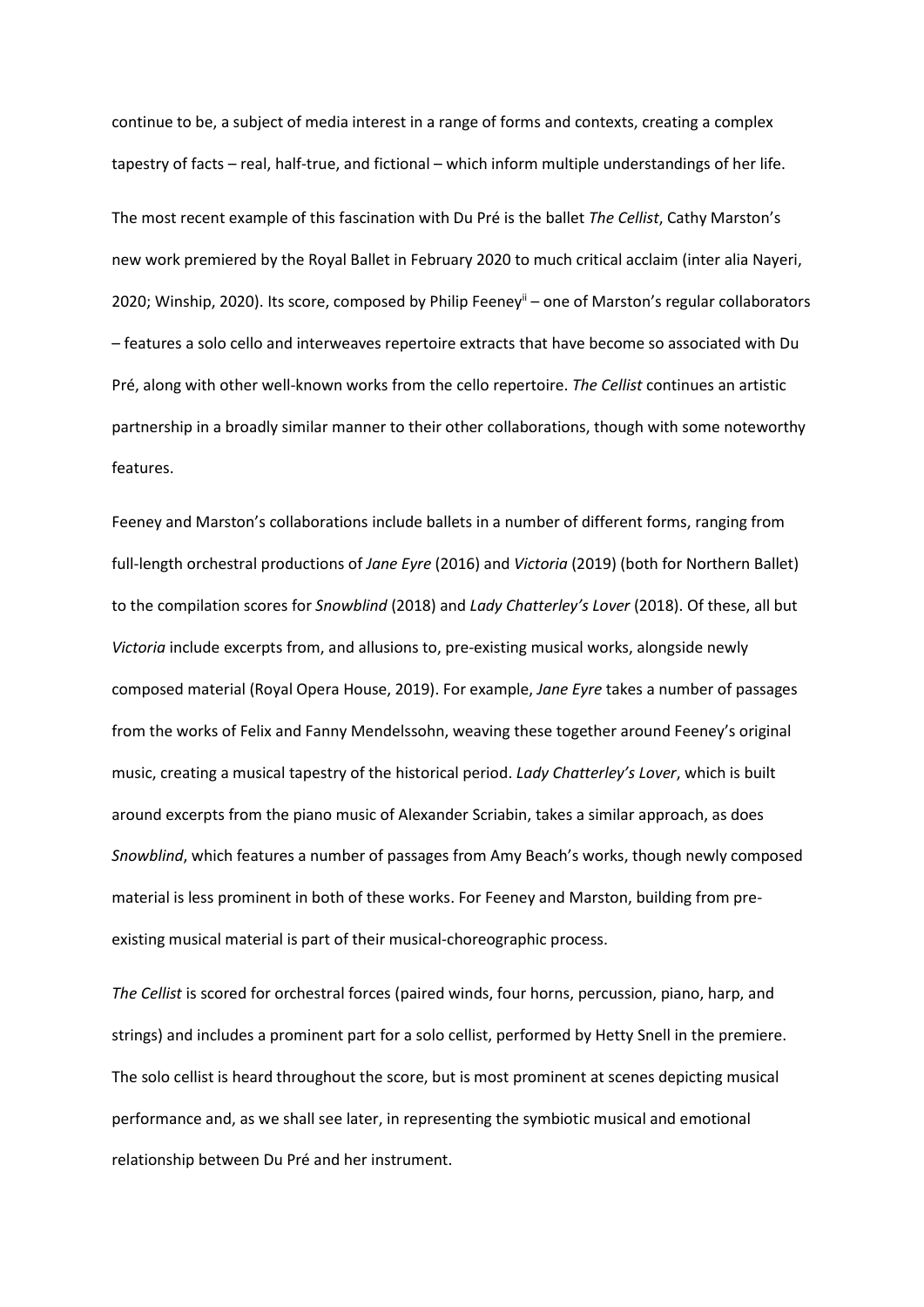On stage, her 1673 Stradivarius cello is brought to life in a starring role in the form of Marcelino Sambé, along with the characters of Barenboim (danced by Matthew Ball), Du Pré (danced by Lauren Cuthbertson) and her family. This representational approach is, to my knowledge, unique in documentary accounts and dramatic retellings of Du Pré's life.<sup>iii</sup> Its origins can perhaps be traced back to Du Pré's comments in a 1968 article, where she emphasised the importance of knowing your cello 'like a human being' and spoke of an attachment to it (Cleave, 1968: 51). Speaking of the role of the Cello in the ballet, Marston noted, 'It's her friend and companion, with her most of the time' (Marston, 2020a). At many points in the ballet, the cello soloist and the character of the Cello are heard and seen as one expressive voice. The character of the Cello is the embodiment of soloist's melodic line and, perhaps, an extension of Du Pré's emotional state. This is especially true of the closing moments of the ballet, which I discuss in the final section of this essay.

Such a distinctive choice makes this an interesting dynamic to explore in the representation of both Du Pré's life and wider perceptions of classical music itself. The characterisation of the Cello leads to intriguing choreography and demands a consideration of the close affinity a performer has with their instrument. This article examines the interactions across this complex web of musical representations of musical personae (Auslander, 2006) by analysing depictions of acts of musical performance and the representation of a performer-instrument relationship in *The Cellist*. Its argument focuses principally on two key strands. First, the deployment of well-known classical works in *The Cellist* in terms of the representation of musical performance. Second, the role of a musical motif in the narrative trajectory of the ballet. Ultimately, it considers the ways the disciplinary partnership of music and dance combine to establish new layers of interpretive meaning and to represent classical music.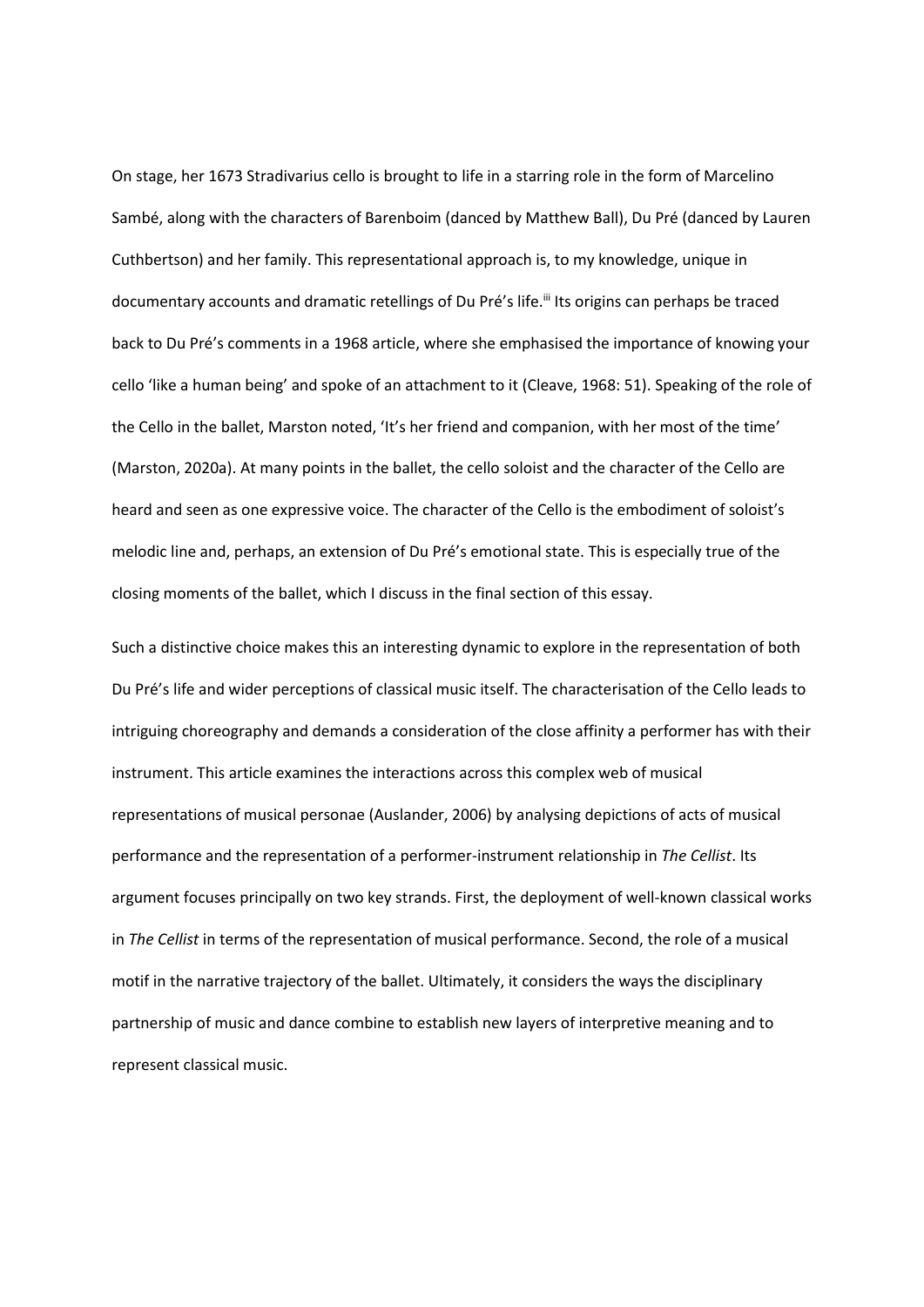### Framing Jacqueline du Pré in *The Cellist*

Jacqueline du Pré's public image, both at the time of her fame and in the decades that have followed, established a musical persona that is somewhat distinct from the person it was built upon. The lines between historical fact and myth-making fiction are therefore porous. Recalling Kidnie (2005), Curtin notes, 'musical personae, like plays, are not spatio-temporally bound, ontologically fixed entities. On the contrary, they are works-in-process, contingent phenomena, cultural scripts that may be multiply authored and continually renegotiated' (Curtin, 2015: 153). In *The Cellist* these processes are enacted through dance and gesture, with the charting of Du Pré's life being represented by different framing scenes. Each of these scenic narrative frames spotlights a different aspect of concert performance in the public consciousness of the 1960s, or at least as we perceive it from modern perspectives.

Although biographical aspects of *The Cellist* are subject to some dramatic embellishment and simplification, its drawing on Du Pré's biography is clearly an important component. Matthew Ball (Barenboim) remarked: 'This is quite clearly [a] narrative, and a biography, if you will, of Jacqueline du Pré, or some aspects of her life' (Nayeri, 2020). These comments usefully foreground a key tension that runs throughout the ballet; how to represent Du Pré's complex life story through music and dance, capturing her distinctive physical presence and musical identity, and the musical contexts in which it formed, whilst still achieving narrative cohesion in a balletic form.

## Intermedia relationships

The relationships between music and dance, and their respective analytical frameworks, are often contested. Pairings of music and dance have been variously described as a 'marriage', 'conflict', 'conformance', and 'visual capture', to offer but a few examples (Short, 2016: 10). Whilst some of this terminology evades analytical precision, it points to the notion that placing music and dance together leads to the creation of new artistic meaning, even in cases where one (or both) components have a separate existence outside the combined form. This applies equally to instances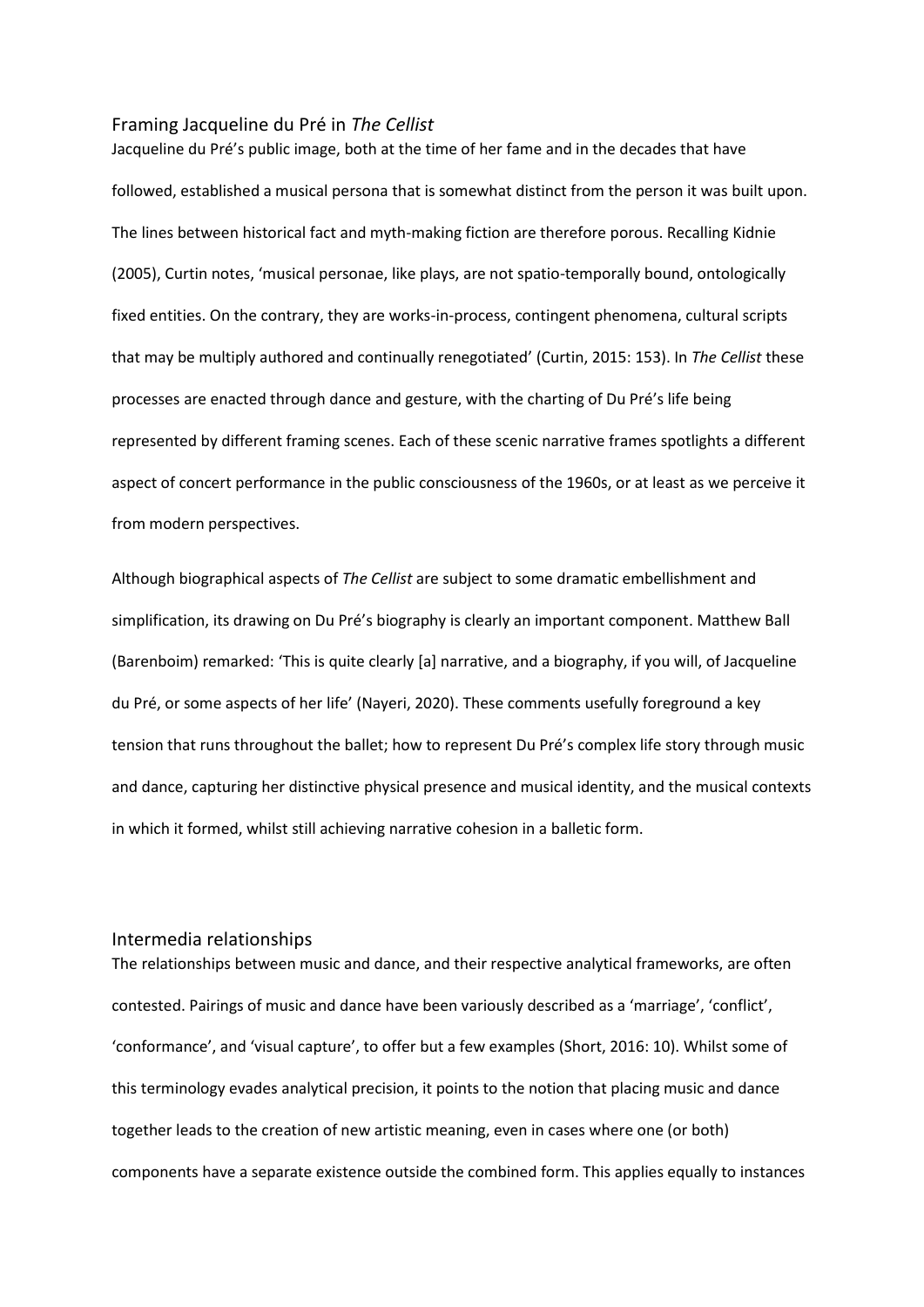where music and dance appear to complement one another, and where these two components seem to work against each other. Drawing on the work of Nicholas Cook (1998), Jordan likens this to 'enabling similarity' and the 'transfer of attributes,' which bestow layers of new meaning upon each of the distinct elements (Jordan, 2011: 48). Mason similarly identifies the formation of a new entity when combining music and dance: 'much can be said about the structured impulse music can give to dance, the evocative inspiration dance can give to music and the dynamic reciprocity between both activities' (Mason, 2012: 6).

These perspectives, two amongst many, suggest that something new is created when we place music and dance in close proximity. This includes, but is not limited to, the creation of new layers of interpretative meaning in relation to existing cultural artefacts. Focusing on the differences between music and dance rather than affinities 'implicitly refers to the tension between a separatist (Euro-American high art) view of music and dance as "similar but distinct phenomena" versus a holistic ('World-folk/popular/traditional) view of music and dance as one art form in which the boundaries are blurred or non-existent' (Damsholt, 2018: 25). In this way, *The Cellist* demonstrates the playing out of a creative tension by way of a narrative retelling of Du Pré's life using much of the pre-existing music with which she became so memorably associated. The use of these pre-existing musical works in a dance setting opens up a range of intermedia possibilities throughout the ballet, including representing Du Pré as both part of the world of classical music and as a performer who interacts with the score. It places the affinities between dance and music front and centre.

The visual imagery of musical sound production is powerful. Rolf Inge Godøy argues 'mental images of music would also include components of sound-production, both of the instruments (their material as well as resonant features) and the sound-producing body motion' (2018: 208). Music may be mapped gesturally and visually in diverse ways, perhaps as an accent emphasised through a forceful hand movement, or a trill as a shimmer of movement through the body (Damsholt, 2006: 10), creating 'concurrence or imitation between music and dance' (Jordan, 2000: 74). iv *The Cellist*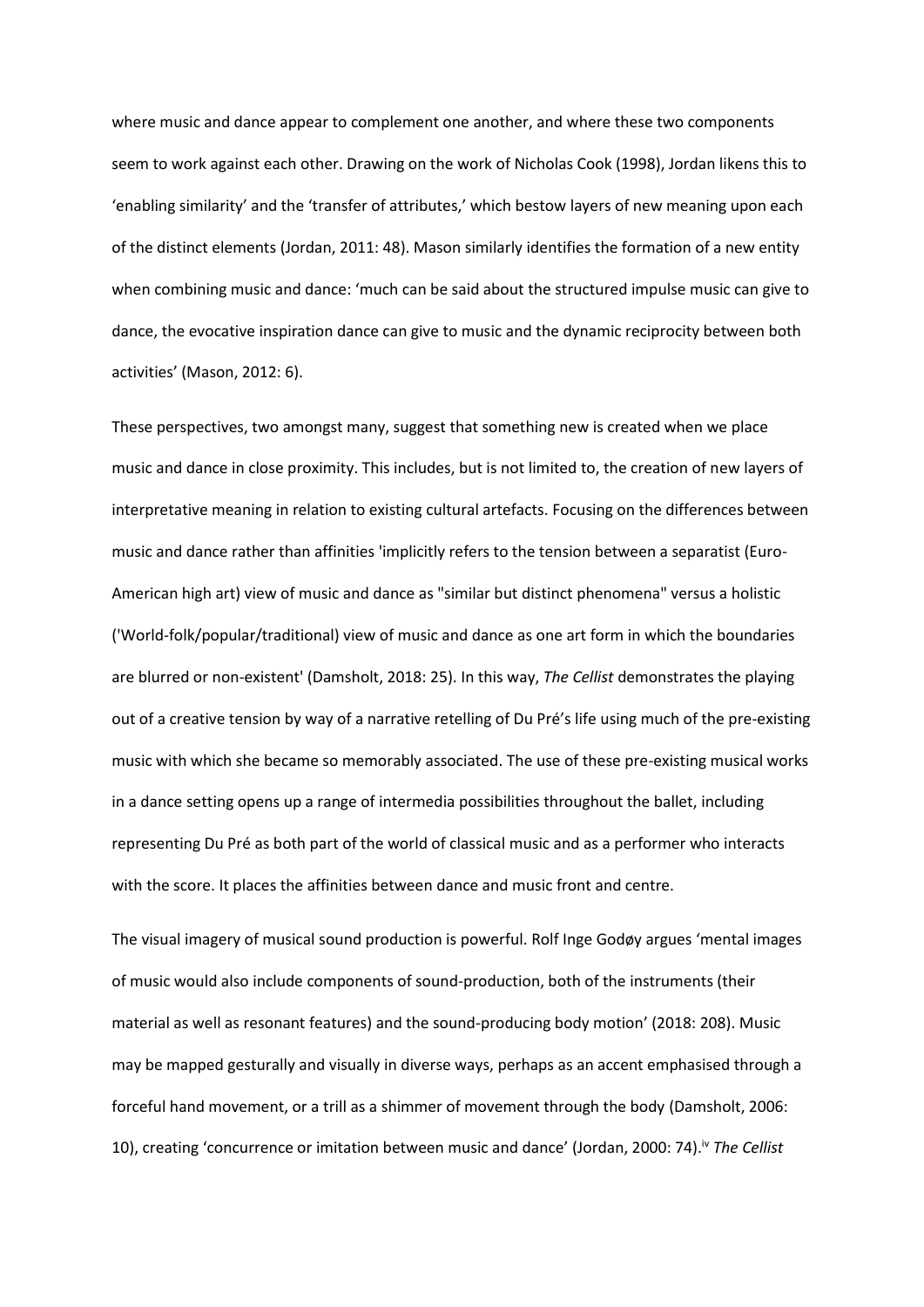forges strong connections between the gestures of sound production on the cello and Du Pré's narrative. Throughout the ballet, the character of the Cello is represented as both a sounding object and a distinct character in its own right. At the same time, we see choreographed gestures mimicking playing musical instruments and conducting to visually accent key musical moments, especially in performance contexts. There is something of a sense of hyper-reality about this, pointing to brief moments of alignment between the sound as heard and sound as gesture, which then move in and out of phase with varying degrees of fidelity to the mechanics of sound production usually witnessed in live musical performance (see [Figure 1\)](#page-11-0). The analyses of scenes 5 and 8 unpack these ideas more fully later in the essay.

In addition to mimicking sound production, *The Cellist* also makes extensive use of classical repertoire in its score. The use of pre-existing musical works in a balletic form is, of course, not a new phenomenon. Many choreographers have used pre-existing musical works as the accompaniment to their ballets (Homans, 2010). Notable twentieth-century examples include Jerome Robbins' *Dances at a Gathering* (1969)<sup>vi</sup>, which takes a variety of mazurkas, waltzes, études and one nocturne by Frédéric Chopin as its score, and Frederick Ashton's *The Dream* (1964), which uses Felix Mendelssohn's incidental music to *A Midsummer Night's Dream*. The form of these ballets is quite distinct: Robbins' *Dances at a Gathering* is a 'plotless work' with the very simple conceit of watching dancers dancing with no additional set (Lawrence, 2001); Ashton's *The Dream* is a balletic retelling of Shakespeare's *A Midsummer Night's Dream* with a much stronger narrative impulse.

The second half of the twentieth century also saw a number of ballets that take famous musicians as their subject matter, both explicitly and implicitly, using pre-existing repertoire as their musical scores. Two particularly pertinent examples are George Balanchine's *Robert Schumann's Davidsbündlertänze* (1980), which uses Schumann's *Davidsbündlertänze*, Op. 6 (1837) as its score, and Frederick Ashton's *Enigma Variations (My Friends Pictured Within)* (1968), which sets Edward Elgar's *Variations on an Original Theme* ('Enigma Variations'), Op. 36 (1899).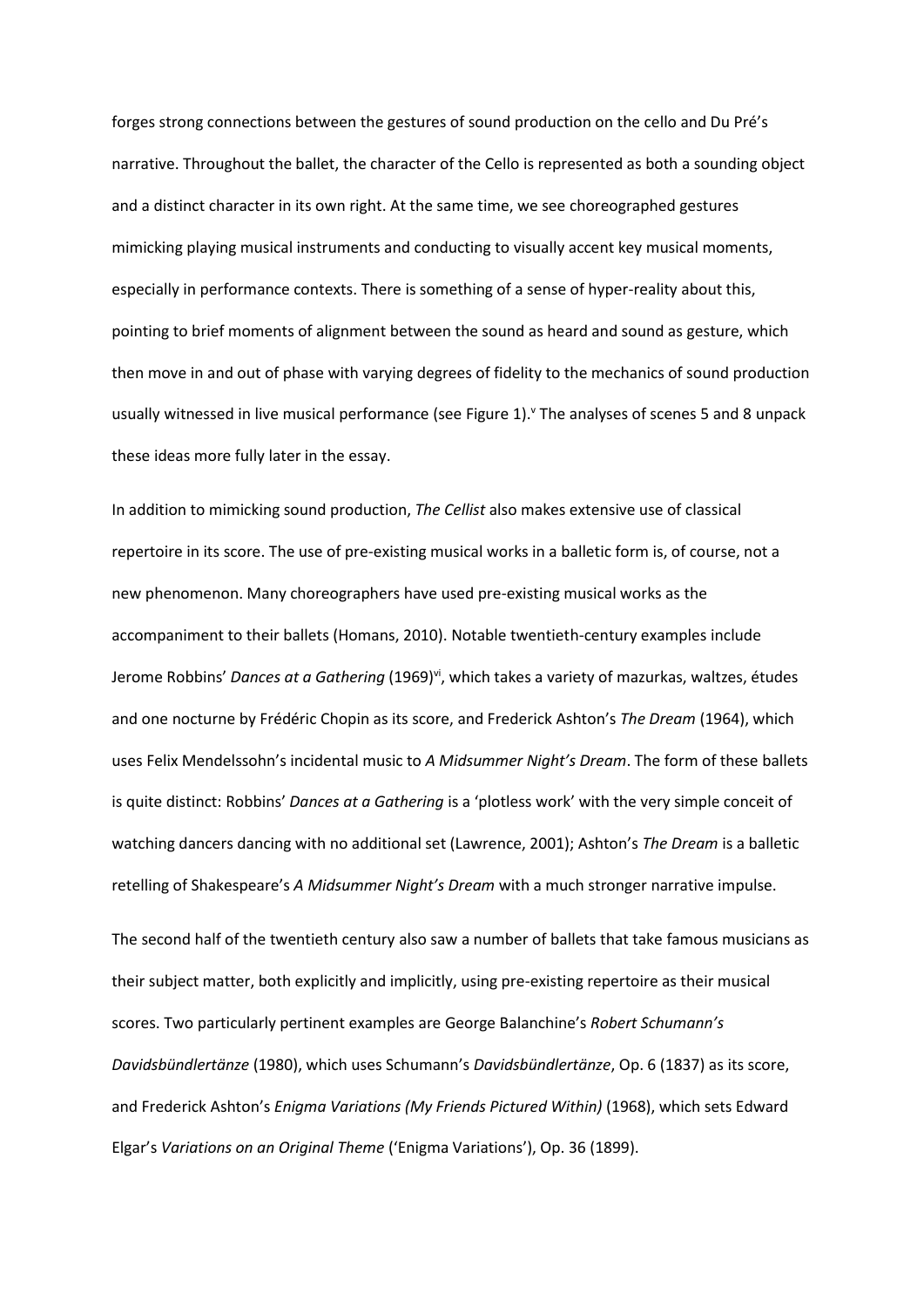Balanchine's *Davidsbündlertänze* presents contrasting scenes of joy and depression that characterised Schumann's career and life, though this biographical element is only implicit. It features dances from four couples, and may refer to the reunion with his future wife, Clara Wieck after over a year of estrangement. However, the approach here is to avoid direct biographical narratives, instead exploring emotional responses to Schumann's music.

By contrast, Ashton's *Enigma Variations* takes each of Elgar's *Enigma* variations as a scene, featuring the character whose identity is the ciphered title of each variation.<sup>vii</sup> The ballet centres on a gathering of Elgar's friends and associates, waiting for a message from London. Each scene represents the personalities of the featured character of the movement, with the list of characters provided in the programme. Perhaps the best-known scene from this ballet, and movement from the musical work, is 'Nimrod', which depicts Elgar, his wife, and his friend Jaeger going for a walk in the woods. Mary Cargill, a dance critic, described the scene as 'one of the richest depictions of sympathy and understanding and friendship in dance' (2004). However, neither of the balletic representations of the musical worlds of Elgar and Schumann go to such lengths to map the gestures of sound production into a balletic form.

By contrast, Feeney's score for *The Cellist* places arranged excerpts within a framework of newly composed material. Rather than taking each piece of music as a set scene, this approach establishes a 'through-composed' feeling and is key to its dramatic impetus and the representational tapestry of the ballet. The score includes numerous quotations, heard in extended form and used almost as leitmotifs in places, from pre-existing classical music mixed with newly composed material. The repertoire selections themselves, and their dramatic importance, are explored more fully in the final section of this article, but it is helpful at this stage to outline two distinct types of dramatic usage throughout the ballet: 1) representations of performance modalities; and 2) as motivic character developed across the ballet.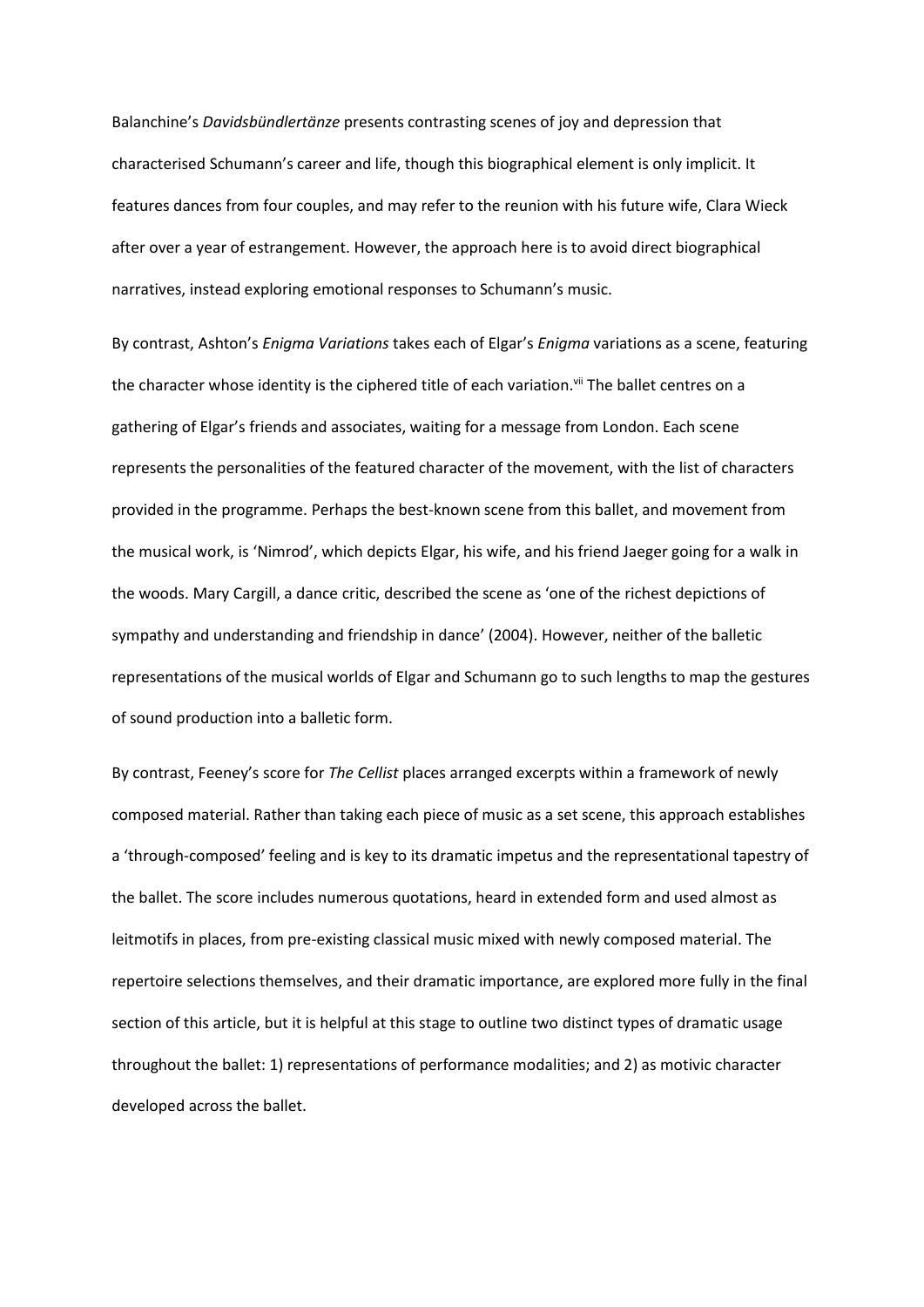### Representing musical performance in *The Cellist*

Turning to the first of these, there are two notable moments in *The Cellist* where a key signifier of musical performance is brought to the fore – that of the concert. In these instances, the traits of concert rituals are in evidence, and point to one of the ways in which concert performance modalities are represented in the ballet. Whilst all performances will, by necessity, 'be invested with a sense of the sacred and the extraordinary', concert settings for classical music 'clearly have their own specific or peculiar rules' (Abercrombie & Longurst, 1998: 41 & 44). Vill The first concert scene in *The Cellist* – Scene 5, Jackie's First Recital – occurs in the early part of ballet, representing Du Pré's adolescence. It marks the point at which Du Pré crosses a threshold from talented child into a prodigious young musical talent. The second – Scene 8, The Concert Scene – forms the musical apex of the whole ballet in a performance of the first movement of Edward Elgar's cello concerto (1919). An exploration of these scenes provides an insight into some of the ways that orchestral concert culture is represented in *The Cellist*.

## Scene 5 – *Jackie's First Recital*

In Scene 5 – Jackie's First Recital – the audience peers into Du Pré's first recital, an intimate chamber music recital where her mother accompanies her on piano. A small audience assembles on the stage, including William Pleeth (performed by Gary Avis), Du Pré's most important teacher. Du Pré strikes the 'cello pose' – described in Marston (2020b) and depicted in (Figure 1) – with the Cello kneeling between her legs with his left arm stretched upwards as though the fingerboard of the instrument. The scene is one of a cosy chamber music concert to be shared with a few friends, peers and influential figures. The demarcation of the performance modality is perhaps signalled musically by the brushed cymbal in the score, a sound heard only in these concert scenes; a musical 'hush' if you will.

There is a moment of pause whilst Du Pré positions the Cello and prepares to start playing. Her mother, Irene, sits as though accompanying Du Pré from a distant piano at the extreme edge of the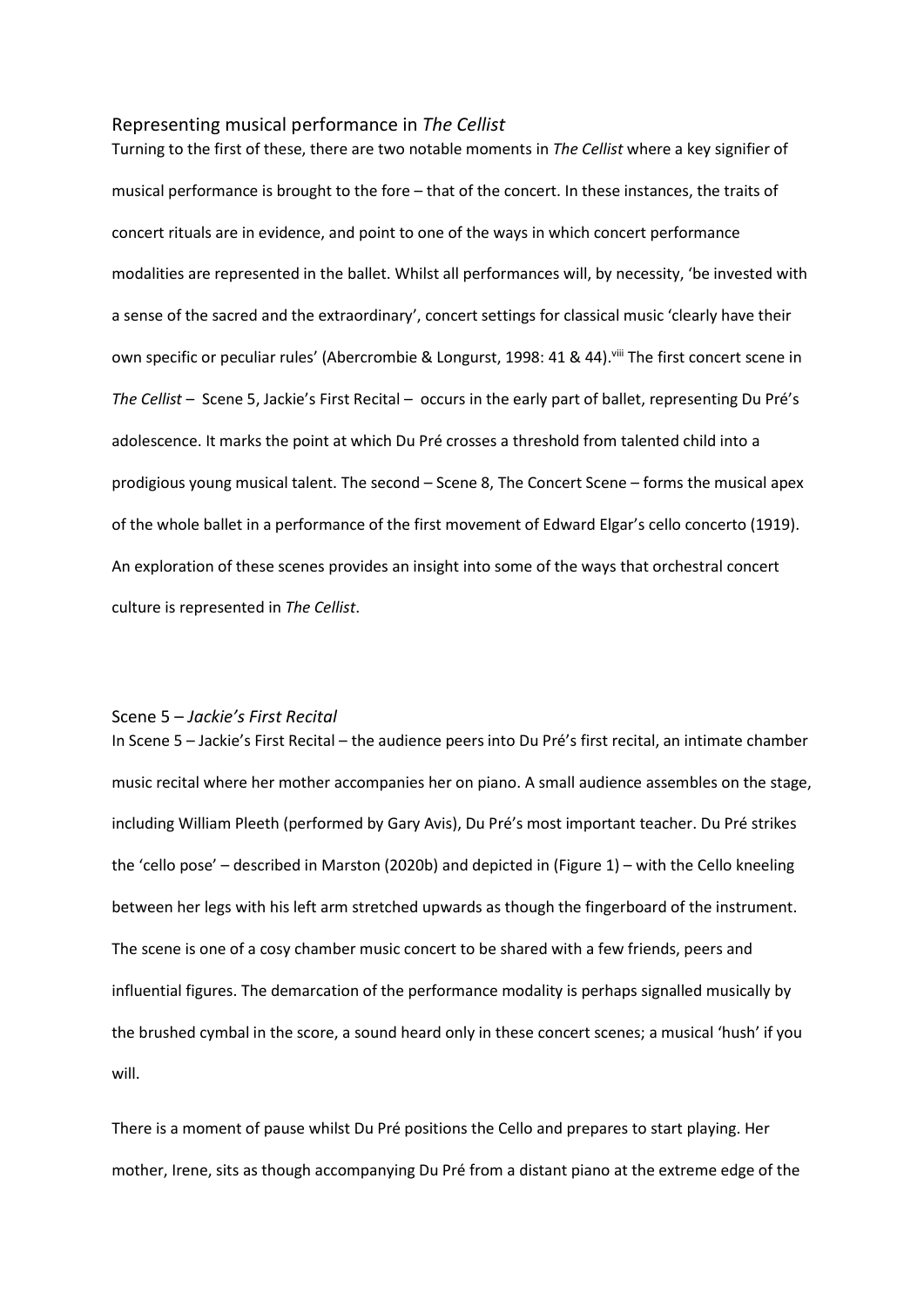stage in half-darkness. The momentary pause before playing, twinned with the musical stasis of this moment, marks a slight change in the function of the score, and changes its diegetic perspective.. The mimicked playing motions of the first few notes of Felix Mendelssohn's *Lied öhne worte*, op. 109 (c. 1845, published posthumously) are mirrored by both Du Pré and her mother, including a balletic imitation of cello bow-hold in the right hand, and a shaped left-hand to represent pressure on the fingerboard. The process of reanimating the music, a combination of Du Pré and the Cello, leads to a physical expression that is a stylised representation of cello performance, rather than mimicry, even in this more intimate setting of chamber music.

After starting the performance in the 'cello' pose, with the Cello kneeling between Du Pré's legs, the pair quickly move into elegant paired movements. The *pas de deux* work is quite intricate, and sees moments where both dancers support each other to perform similar gestures, with their two bodies moving synchronously, almost intertwining as one. The Cello lifts Du Pré above his head numerous times, before returning to brief moments of 'mickey-moused' (see Audissino (2020)) cello playing where Du Pré mimics playing the Cello. The pair move fluidly from this imitative visual plane to something more expressive and extended. However, hints at the sounding voice of the Cello persist through these subtle reminders of instrumental technique and gestures, and its aural prominence in the musical score.

The presence of an on-stage audience is another feature that indicates that this scene represents a musical performance in its own right. On this occasion there is a small audience watching on, drawn in to the musical visualisation unfolding on stage. There is the sense that Du Pré grips everyone who sees (and hears) her play, with the on-stage audience visibly leaning forwards in their seats, and that this visual communication is an important feature of her musical identity. The visibility of the onstage audience is an interesting feature at this moment, modelling the behaviour of the real audience whilst observing the presentational aspect of the performance. The on-stage audience cast are meant to be 'seen', specifically the character of William Pleeth who was so enraptured by Du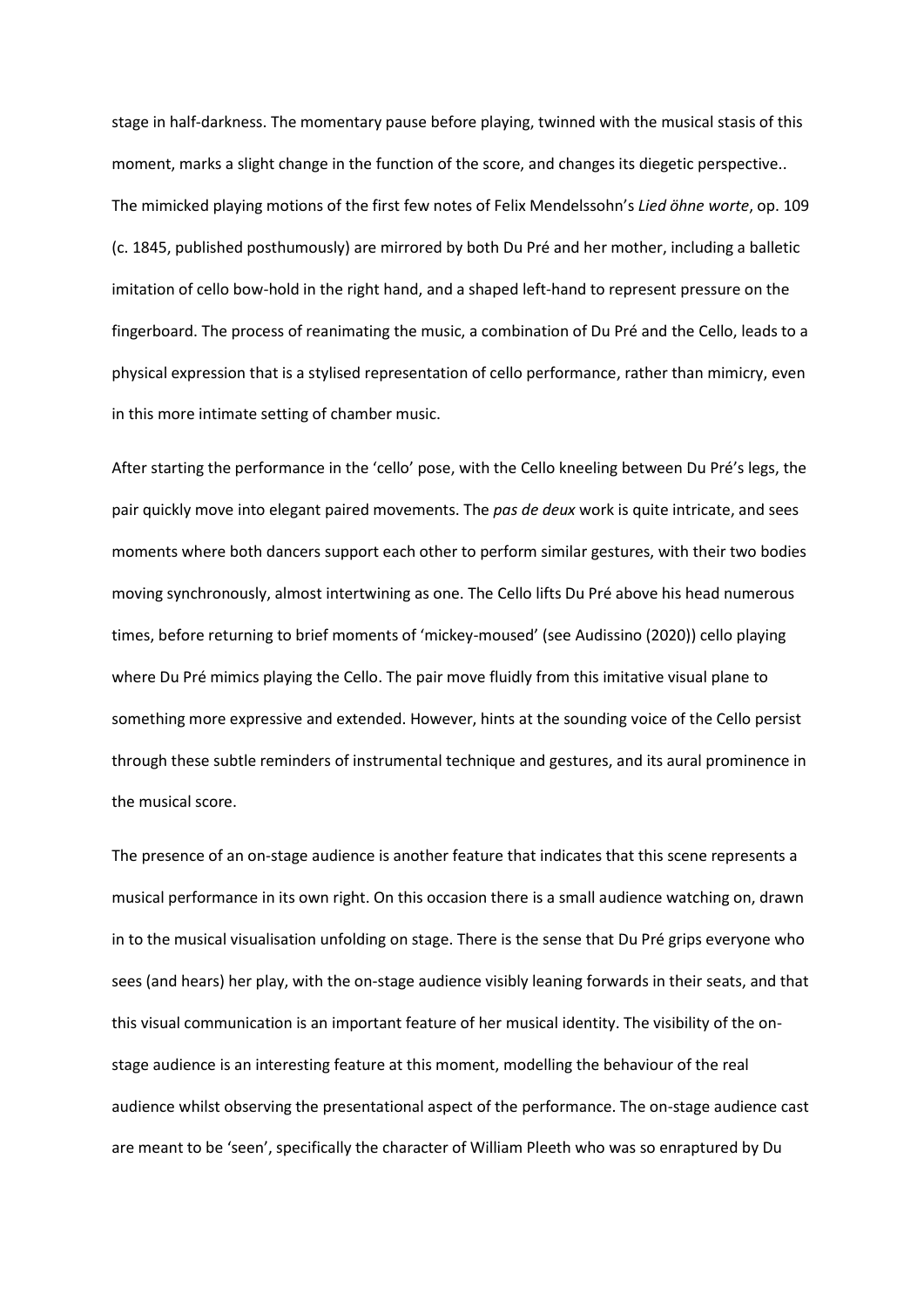Pré's playing that he was to take on an important formative role in her musical development. Immediately following conclusion of this first chamber recital, and the Mendelssohn extract that is the musical basis for the scene, a darker brooding theme in D minor is heard. The lighting shifts to cooler-blue tones, and a montage of scenes follows, depicting the sense of abandonment that Du Pré's mother feels now that her daughter has outgrown her tutelage.

The sight (and sound) of Du Pré's first recital is one of a quite restrained performance that charms and captivates a small audience. It marks a key moment of transition from Du Pré as a young performer into the virtuoso she was to become. Hints at the expressive and overblown gestures that pervade her debut concerto performance (seen later in the ballet and discussed later in this essay) are there, but these are tempered by the apparent innocence of youth. Such innocent naivety is perhaps symbolised by the 1950s-style knitted cardigan that she quickly eschews in the excitement of lessons with Pleeth and her growth into a mature performer. The repertoire extract, which is innocently song-like, quietly poised, is not something that would necessarily be associated with 'a musician known for her physical abandon' (Curtin, 2015: 145). The foregrounding of the relationship between Du Pré and the Cello in this scene is also significant. The physical composition of this scene does not prominently feature Irene du Pré. Instead, she sits rather timidly out of the spotlight whilst dutifully accompanying her daughter. Irene Du Pré, central to the scenes of Jacqueline's youth, is now on the fringes of the performance and, perhaps, Jacqueline's musical world.

Three key aspects of Du Pré's representation as a talented musician and classical music itself are identifiable in this early scene from *The Cellist*. These are: 1) concert etiquette; 2) musical gestures mimicking instrumental performance and response to the music; 3) musical collaborations, both between individuals and instruments. In *The Cellist*, musical performance modalities represent key transformations and transitions in Du Pré's life. A comparison of the intimate chamber setting of Scene 5 'Jackie's First Recital' with Scene 8 'The Concert Scene' is particularly illuminating in this regard. The impassioned performance intensity of Scene 8 depicts her debut concerto performance,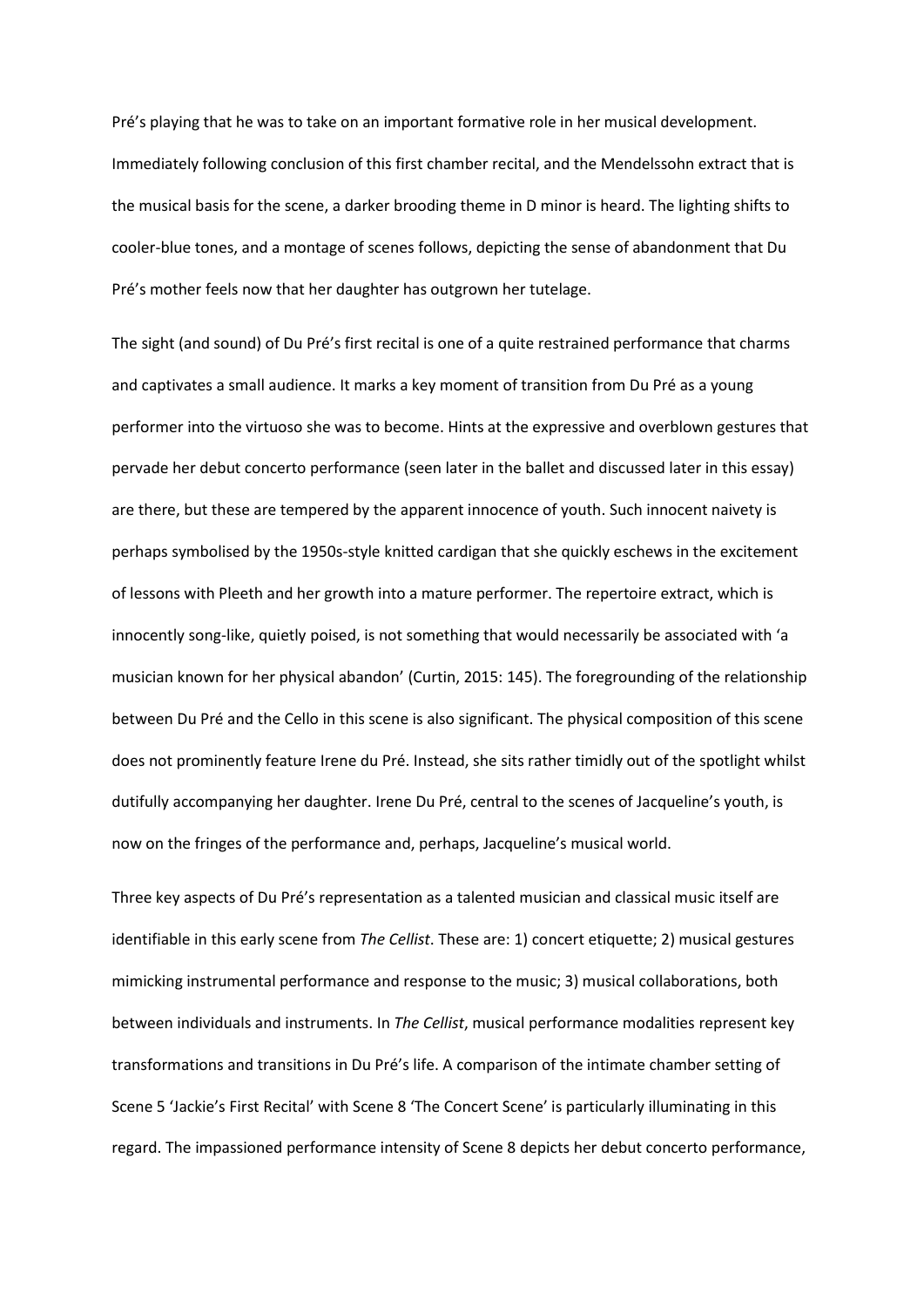tracing her breakthrough into a fully-fledged mature musician. A consideration of the altered representation of concert etiquette, musical gestures, and artist collaborations in this later scene shows this narrative pivot point in full flow.

# Scene 8 – *The Concert Scene*

'The Concert Scene' is arguably the most important musical moment in the ballet, occurring almost exactly halfway through the ballet. It sees Du Pré's extraordinary talents reach full maturity in a performance of an abridged five-minute extract of the first movement of Edward Elgar's Cello Concerto, supported on stage by an orchestra of dancers. Layered onto this musical performance is the first encounter between Du Pré and the youthful Daniel Barenboim (Matthew Ball), her future husband, performing together. With relatively dim lighting, save for spotlights on the key musical protagonists, the ballet chorus arrange themselves in three main blocks. As Figure 1 shows, these are clearly evocative of the strings (upper strings left; lower strings right) and wind/brass sections (behind Du Pré, at the back of the stage) of a symphony orchestra. There are two podia for the musicians; one for Du Pré as soloist (with the Cello), and the other for Barenboim as the conductor.

# [FIGURE 1]

The scene evokes something of a musical whirlwind romance between two highly committed and passionate musicians, experiencing an intimate courtship through a piece that became 'irrevocably associated' with Du Pré (Wilson, 1999: 87). Whilst the configuration with Barenboim conducting was not her first performance of this work, and the two were already a couple by the time he conducted Du Pré performing the Elgar,<sup>ix</sup> it represents a key marker in the narrative arc of the ballet. It represents the crossing from Du Pré's sheltered musical upbringing into full maturity, both as an artist and as partner to Barenboim. The representations of musical culture are layered and complex,

<span id="page-11-0"></span>*Figure 1 - Scene 8: Concert Scene from The Cellist - Barenboim (Ball) conducts Du Pré (Cuthbertson) and her Cello (Sambé) in an extended extract from Edward Elgar's Cello Concerto, with chorus arranged in orchestral blocks.* Royal Opera House (2020).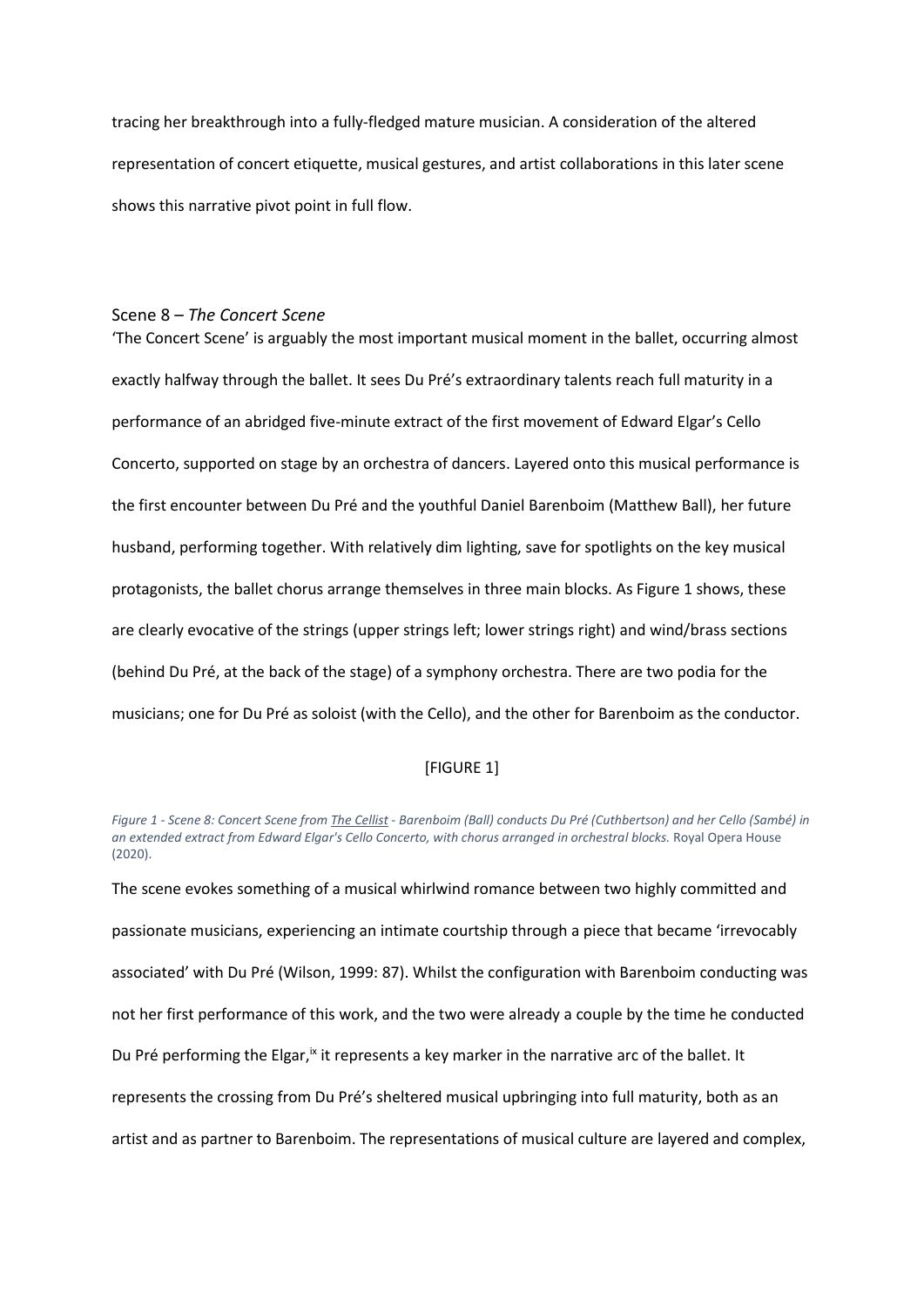but can be grouped around the key themes of 1) etiquette, 2) gesture, and 3) collaboration, all of which featured in the analysis of Scene 5 earlier in this essay.

#### *The concert setting: etiquette*

That the dancers are arranged in formation as an orchestra, conductor, and soloist, is immediately obvious. Importantly and additionally, there are other more subtle aspects that relate specifically to etiquette associated with concert hall settings. In the final moments of scene 7, we hear scalic passages played on the bass clarinet, placed in free time over a sustained open chord in the strings. This creates the impression of an orchestra warming and tuning up before a concert, and builds the suspense of musical anticipation. The stage goes dark and then there is a period of silence. Only at this point do we see Du Pré (and the Cello) walk across to take their places on the platform. We might be forgiven for imagining applause. The conductor follows, again in silence. The orchestra, represented by the chorus on stage, waits attentively. There is a sense of the excited expectation of a 'real' concert before the first notes are played. The silence emphasises its dramatic importance and intensity, and signals the change in diegetic musical perspective from supporting score to onstage action.

The ritual structure of this moment in the ballet is a stark contrast to the somewhat giddy whirlwind that accompanies the depictions of Du Pré's youth. The extended silence, running for approximately 20 seconds, demarcates this as a powerful narrative moment. The audience is invited to peer into the concert experience, with the preceding audible 'tuning up' and brushed cymbal motif at the end of scene 7 smoothing a transition from non-diegetic scoring towards an intense diegetic musical experience. As in Scene 5, the brushed symbol acts as a kind of musical 'hush', transitioning to a performance modality. The concert formalities distinguish this as a key moment, representing a semi-fictionalised transformative moment in Du Pré's life. From the perspective of the representation of concert hall culture, key codes that pervade countless media depictions of orchestral performance cultures are evident here.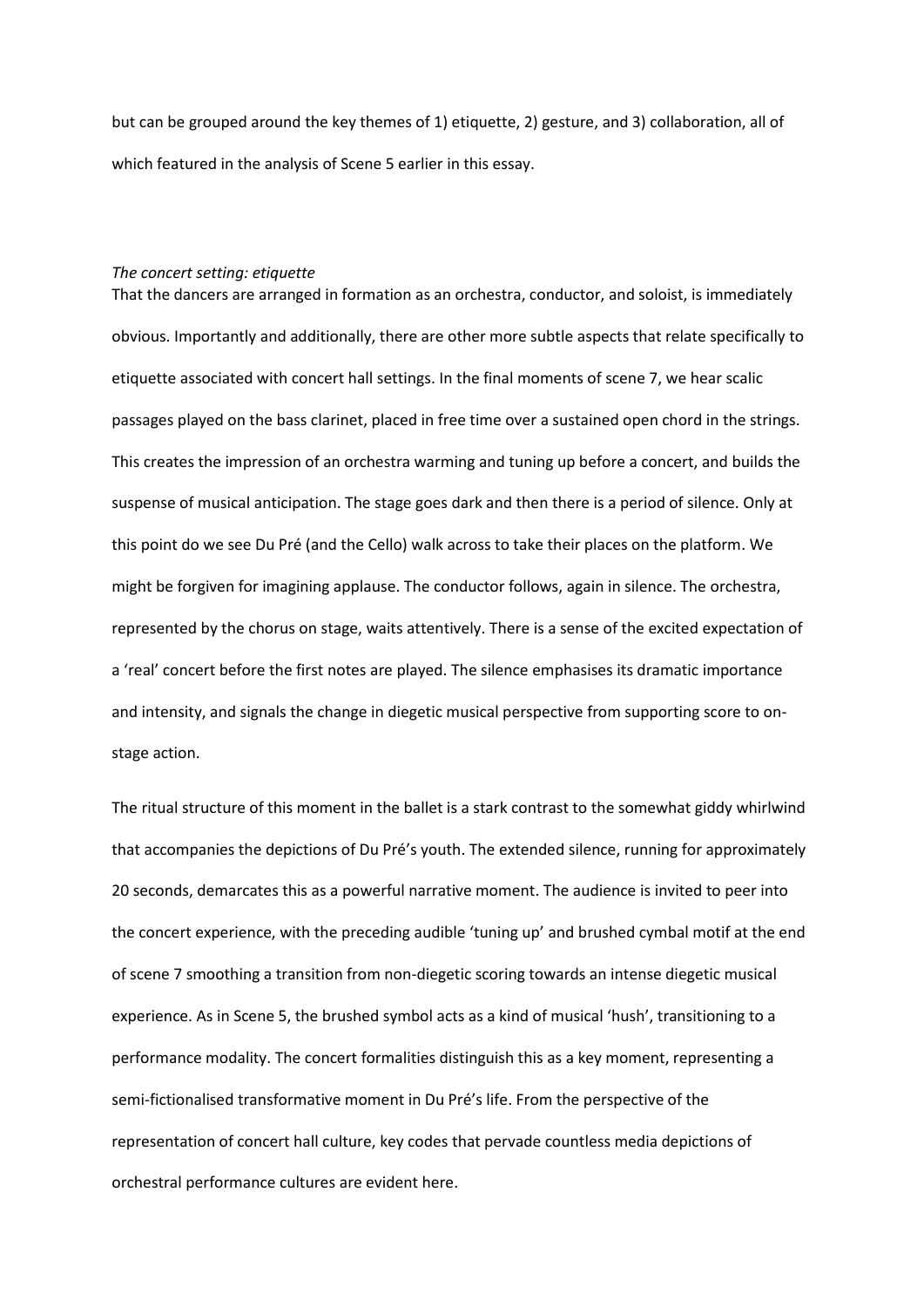One such code is the placement of soloist and conductor on podia. Though not necessarily in concert formation, it serves the narrative framework here but also points to another trope where a soloist and conductor are valorised as the featured artists in concert culture. This is especially interesting because we see the solemn concert rituals juxtaposed with an intense and explosive musical (and visual) encounter with Elgar's work. The musicologist Lawrence Kramer remarks 'Part of the problem with the culture of classical music is that it receives all this with too much solemnity. It stifles its own energy with too much ceremony' (2007: 74). Of course, Kramer does not discuss a balletic rendering of musical performance, nor Elgar's Cello Concerto specifically. However, it is noteworthy that such solemn ceremonial features pervade the representation of a concerto performance, and one that reimagines a key moment in Du Pré's life, in *The Cellist*. Part of the remedy to overt ceremonialism, he suggests, is knowing 'how the energy embodied in the score inspires the performer with the power to tap it and be touched, even transfigured, by it' (Kramer, 2007: 75). This scene presents such transfiguration in abundance, visualising the immense expressive potential of Elgar's music channelled through Du Pré. It allows her character to become transfigured as the energy is released from the score in this new presentation. The Cello, both seen and heard, is key to the process played out on stage, rather than in mind of the audience only. Marston noted precisely this point, remarking the character of the Cello is 'the musical force that brings Jackie and Daniel Barenboim together' (Marston, 2020a).

The dramatic energy of the paired dances between the Cello and Du Pré certainly shows that Du Pré's character responds to the music with great physicality, but it also reinforces her legacy as a performer of tremendous communicative and expressive power. The placement of Du Pré in the eye-line of Barenboim as conductor further enhances the sense that the focus of this scene is on the soloist (and the Cello) and conductor. Their fluid gestures are shaped simply from the air around the orchestra as a natural extension of their musicality.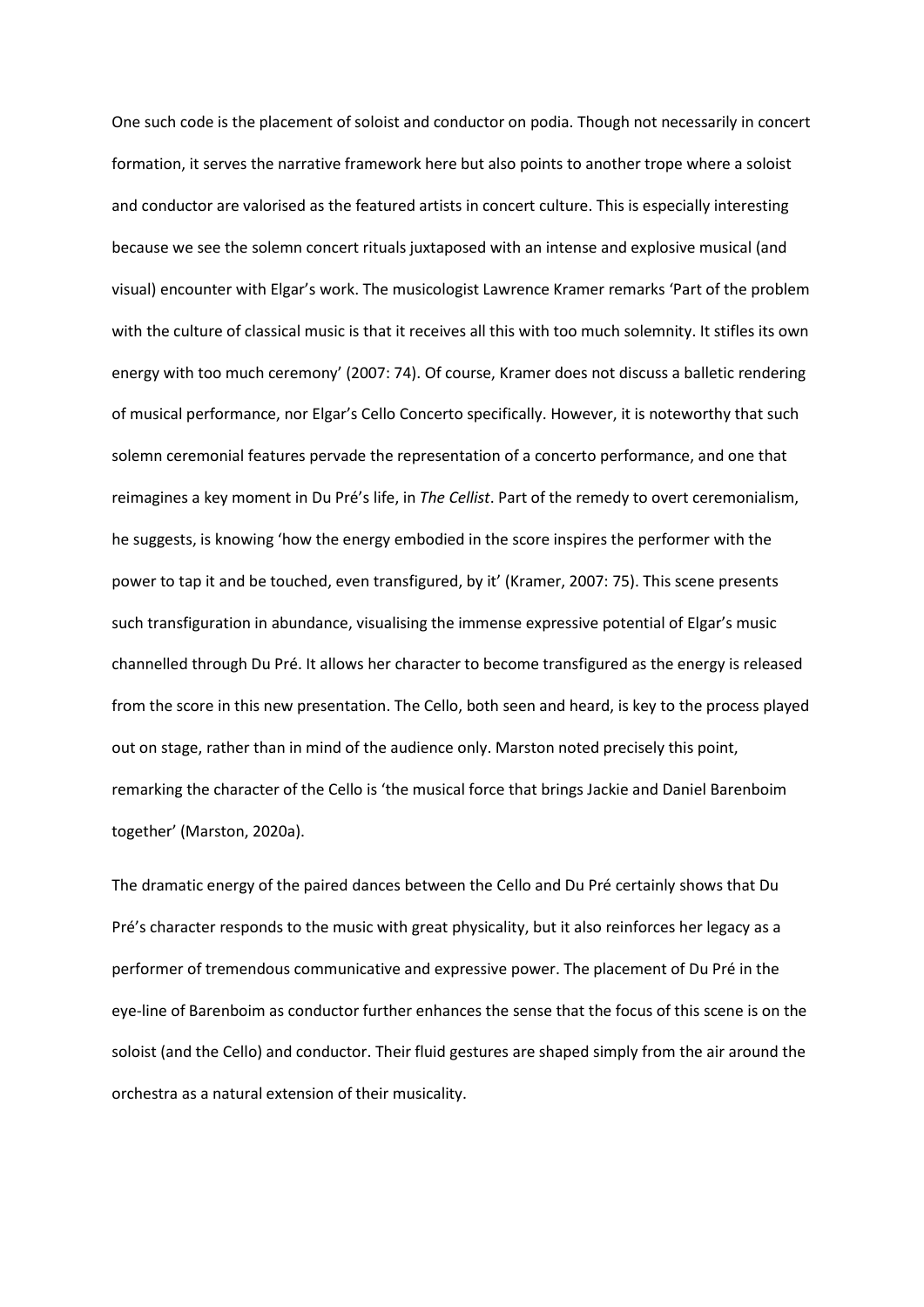### *The conductor and orchestra: gesture*

The role of a conductor in performance is silent, but of immense musical importance. Gesture,

construed broadly to include aspects such as facial expression and physical stance, and breath are the means through which they communicate their artistic intentions to the musicians who respond as directed from the podium. Such is the interest in conducting gestures that they pervade modern orchestral televised concert broadcasts, with conductors having close-up cameras trained on them to show distanced audiences what the musicians see.<sup>x</sup> Scene 8 - The Concert Scene - takes this to heart and uses conducting gestures as its starting point in shaping the choreography and, perhaps even, visualising the music (see the performer's hand gestures in Figure 1). Throughout the Elgar excerpt, conducting is represented as a full-body experience, where Barenboim (danced by Matthew Ball) extends his arms and leaps off the podium as though he is both the embodiment of the orchestral sound, encapsulating and controlling these massive forces. His dramatic rotations and extended arm gestures, allied with shaped hands that hold the sound as weight in his fingertips, appear to simultaneously encourage and tame the bursts of sounds that frame the Cello, both sounding and seen here. The choreography maps distinctive moments in the score, with hand gestures that mimic orchestral cues being directed towards relevant locations within the orchestral layout of the chorus, further confirming their role in representing different parts of the orchestra and intensifying links between Barenboim's movements and the score. The orchestra remains somewhat anonymous, responding to Barenboim's gestures, and never entering the proximity of the main protagonists. Such a literal mapping of the musical score into the choreography enhances the narrative power of this moment; the audience is watching a concert performance of a work closely connected to Du Pré, animated through ballet. Musical gestures are mapped onto the body, helping the audience to hear this piece afresh in a new context, whilst retaining recognisable hints at instrumental performance gestures.

A particularly powerful example of this comes after Du Pré's exposed and emotive opening solo line, where the wind and brass sections rise and turn in perfect time with soft wind and horn chords that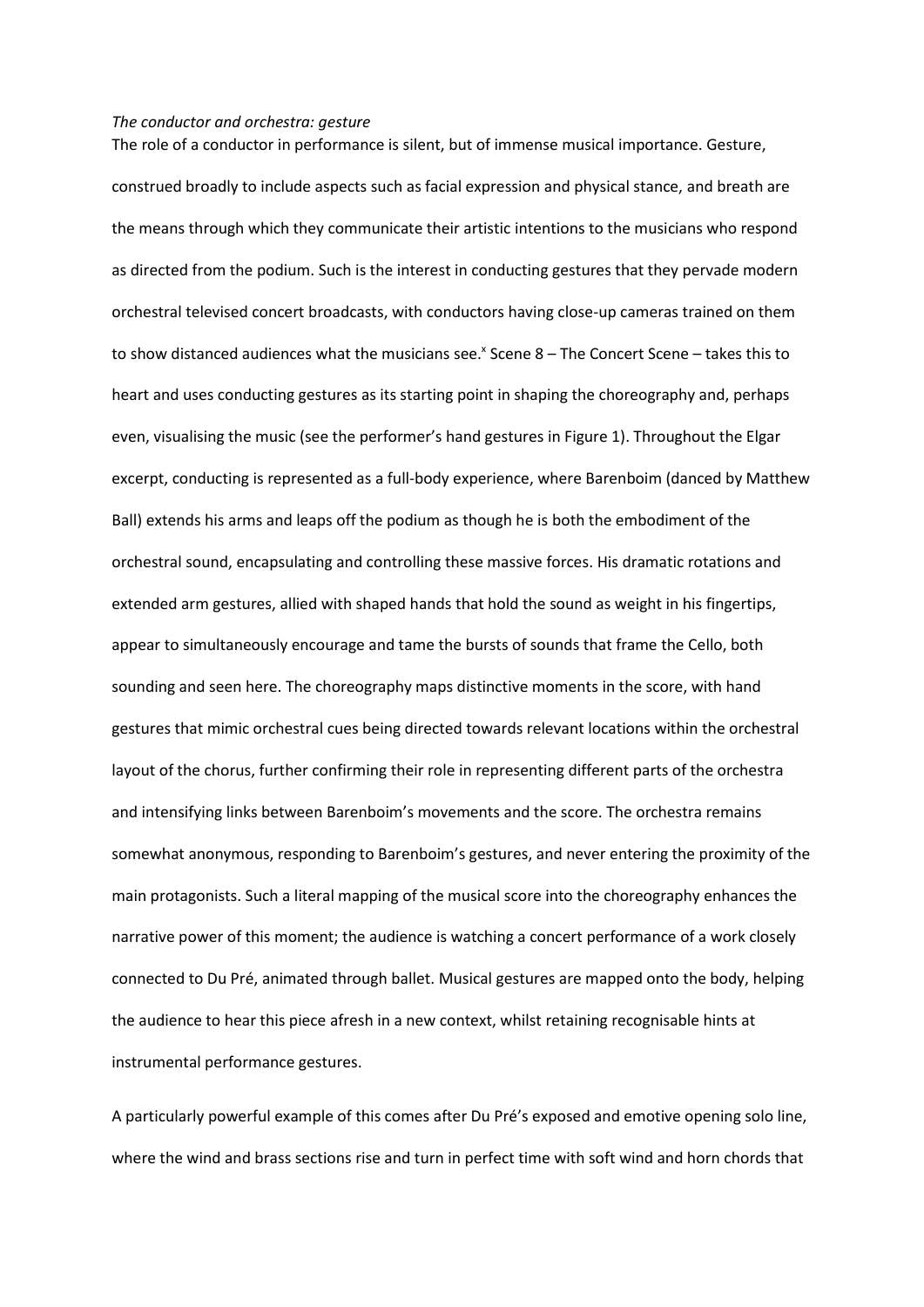softly punctuate exposed moments in the solo cello line. The rhythmic placement of these gestures is not mere coincidence, further enhancing the sense that the audience is attending a concert performance. The arrangement of dancers on stage nods to a traditional symphony orchestra, anonymous blocks of sound to support the featured soloists, strengthening the connectedness of sound and movement. The chorus on the right hand side, representative of the lower strings, even adopt an arm position that partially imitates the neck of a cello [\(Figure 1\)](#page-11-0). The dancers *are* the sound at this moment; they offer a visualisation of an aural phenomenon. This serves to reinforce the sense that a *real* musical performance is being depicted on stage, and confirms beyond all doubt the intrinsic link between sound and gesture throughout the ballet.

The combination of music and dance in this way, visualising and extending a musical performance, presents Elgar's well-known work in a new light, intensifying the expressive nature of the solo material with a layered emotional narrative that certainly attributes new meanings to this musical excerpt. Such a combination results in an impassioned and intense musical experience for all involved, with Elgar's score dominating and directing the action on stage. The audience is 'not only listening to, but also experiencing music as part of a composite production' (Short, 2016: 5).

### *The soloist and conductor as collaborators*

A typical orchestral concert programme will include a featured soloist performing a concerto, usually before concluding with an extended symphonic work. The featured soloist is likely to form a significant part of any promotional material for a concert, represented as distinct from the other musicians. They perform from the front of the stage. The conductor serves as the bridge between the soloist and the orchestra. A key part of Du Pré's musical persona that occupied significant attention in her own lifetime, and has been integral to the myth making of her distinctive musicality, was her physicality with the instrument and as a performer on stage. As Curtin notes, 'the *sight* of her playing was also an important element' and it was this that 'distinguished Du Pré as a performer' (2015: 145).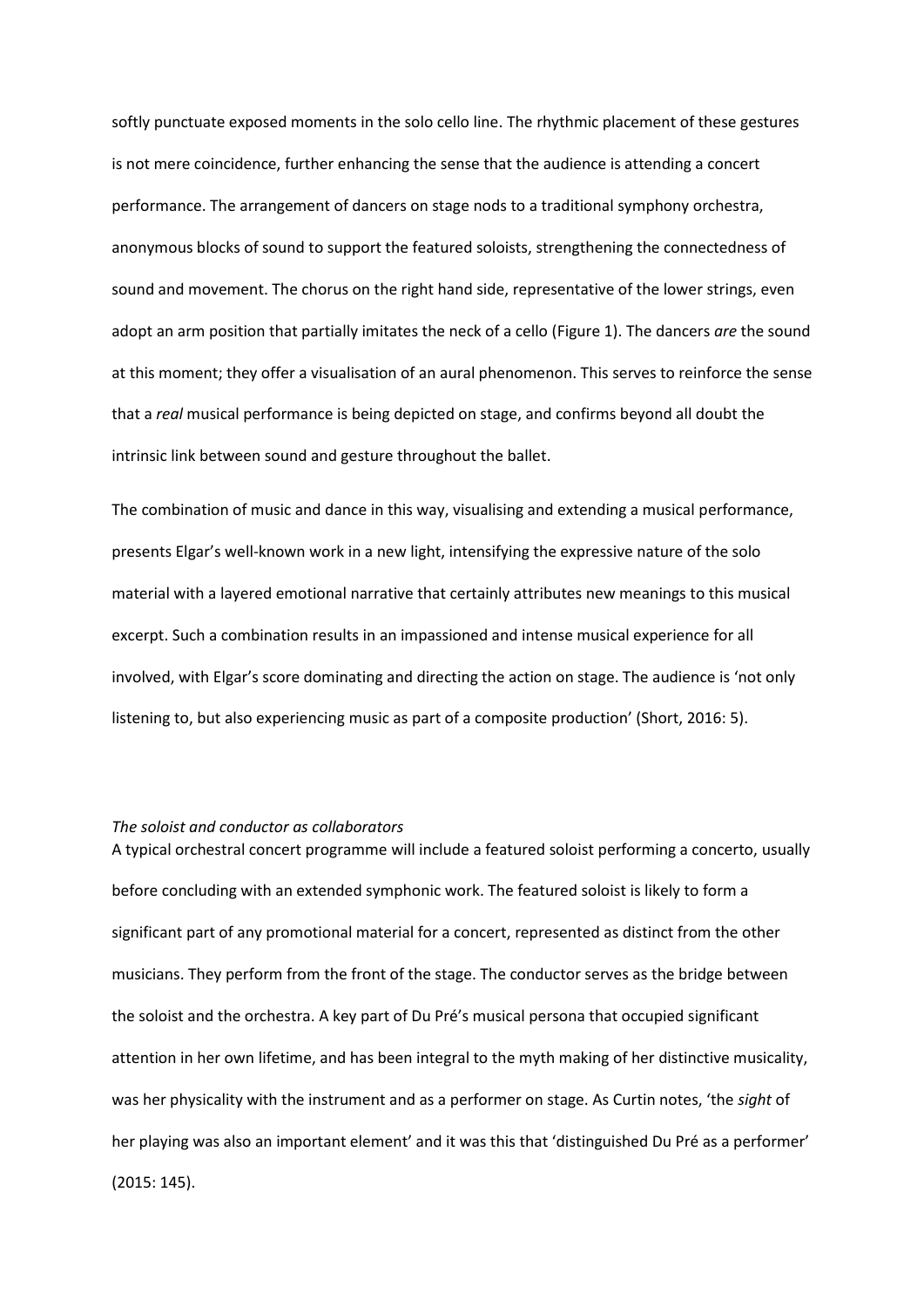Throughout this scene, Du Pré and the Cello work together to move from a balletic representation of the performance position of a cello, including some gestures which mimic the score, to expressive paired movements with extended body lines. The movement between these two types of choreography is particularly noticeable at the start and end of the concert scene, further reinforcing the sense that the audience is observing and experiencing a concert environment. Such mimicked gestures perhaps mark the transition into and out of the concert scene, and indicate a shift in representational layer to and from the primarily musical to the biographical. These gestures bookend the performance, briefly focusing attention on the mechanics of sound production.

After the dramatic opening chords of Elgar's cello concerto, themselves inextricably bound up in the musical aura of Du Pré, the Cello lifts Du Pré above his head as she extends her body as though the music courses through her. The intensity of the soloistic line is mapped into ballet as a representation of this performance as an other-worldly experience, perhaps suggestive of a transcendental quality in Du Pré's musical experience. Such interaction between instrument and soloist is important for a number of different reasons, not least because it depicts a symbiotic relationship between the two, reaching a heightened musical plane, and shows the Cello as a driving force in these encounters. Numerous reviewers remarked upon this, with Winship (2020) writing 'But there's also the easy flow of bodies entwined, the way artist, instrument and music become one.' In effect, Du Pré is enraptured with her instrument, something that becomes clear in the *pas de trois* between Barenboim, Du Pré and Cello later in the ballet. Her representation here is almost as a 'musical apotheosis', a musician touching the divine.<sup>xi</sup>

In addition to the formal elements which serve to establish this scene as a representation of both concert culture and a musical marker attached to Du Pré's musical identity, the relationship between the conductor and soloist is clearly depicted as one that extends far beyond the mere performance of a particular piece of music. At first, the interaction between the conductor and the soloist appears to be purely musical, but as the scene progresses, and the intensity of the music builds, there is a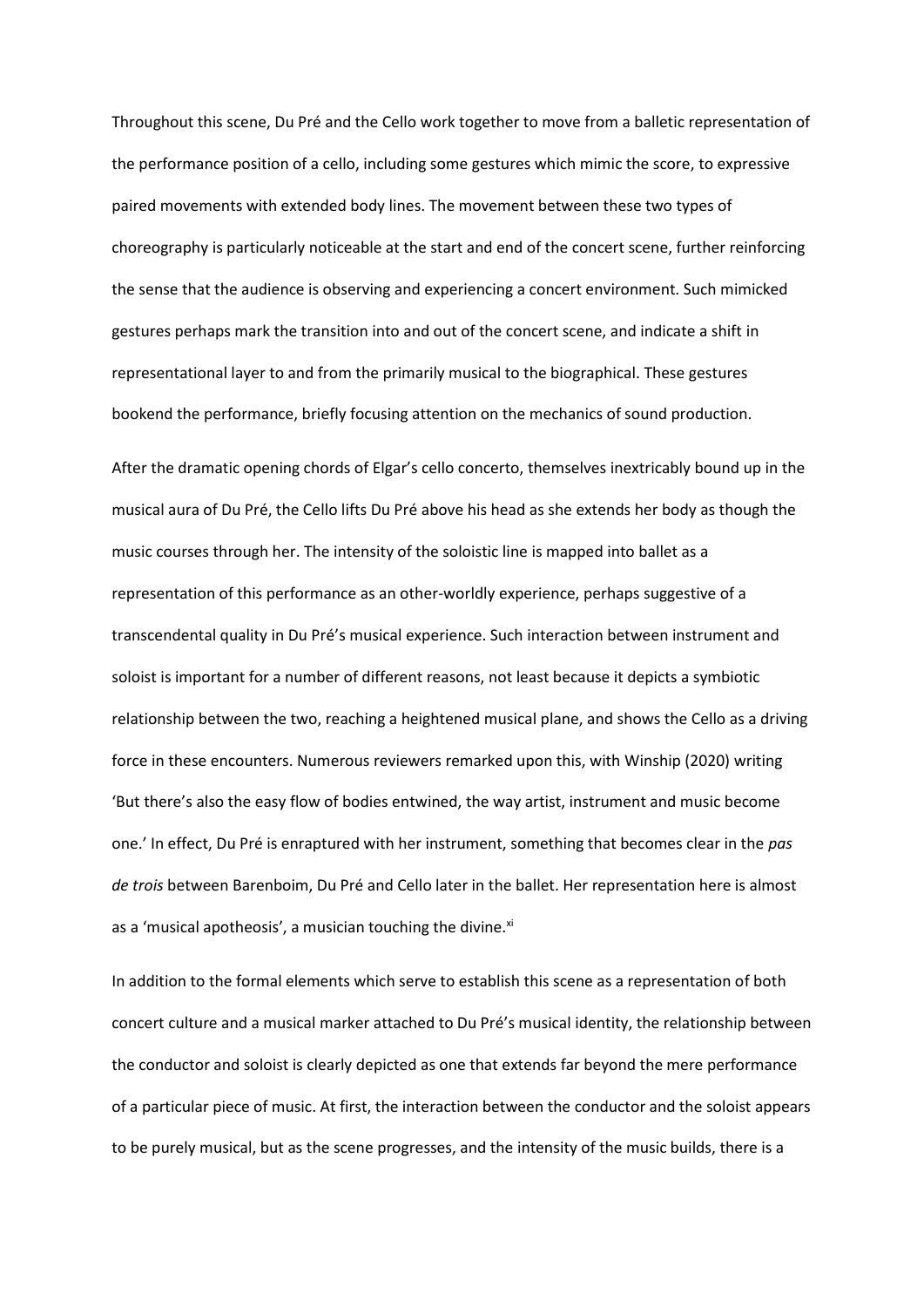sense that the connection between Barenboim and Du Pré is emotionally and physically charged. This is especially noticeable in the final pizzicato notes in the scene – 'mickey-moused' choreographically (see Audissino (2020)) by gestures aligning with the pizzicato cello notes in the score – where the eye contact between the soloist and conductor is telling. This performance has deeper meaning than the music itself; it is a representation of a passionate and romantic relationship grounded in music.

Reviewing a concert of Beethoven cello works by Barenboim and Du Pré at Royal Festival Hall in 1969, critics described their partnership as 'intensely expressive' and that Du Pré 'supported him like a tigress in several of the finale's climaxes' (Wilson, 1999: 315-316). As Short (2016: 11) notes, 'while the choreography stays true to the spirit of the score, music and movement together form an even greater spirit', in this case, a powerful musical pairing. In this moment we see exactly what Mason describes as a 'mimetic relationship', occurring when dancers 'mime playing an instrument' (2012: 18). Thus we see the communication between the Du Pré, Barenboim, and the Cello working across both planes of mimesis and embodiment, all grounded in a performance modality that is inextricably bound up with a well-known piece of classical music. Kramer notes that 'individual performances…can utterly change the meaning or even the very identity of the musical work' (2007: 76), and this is arguably what takes place in the on-stage performance represented here. The audience witnesses a representation of both a classical concert and her response to a cultural artefact to which she became so closely connected.

# Classical music, repertoire and memory

Although the most memorable use of pre-existing classical repertoire in the ballet is clearly the performance of an abridged version of Elgar's cello concerto in the concert scene, there are numerous other fragmentary allusions to, and excerpts from, well-known cello repertoire that punctuate the score beyond formalised concert settings. The other excerpts are detailed in Table 1.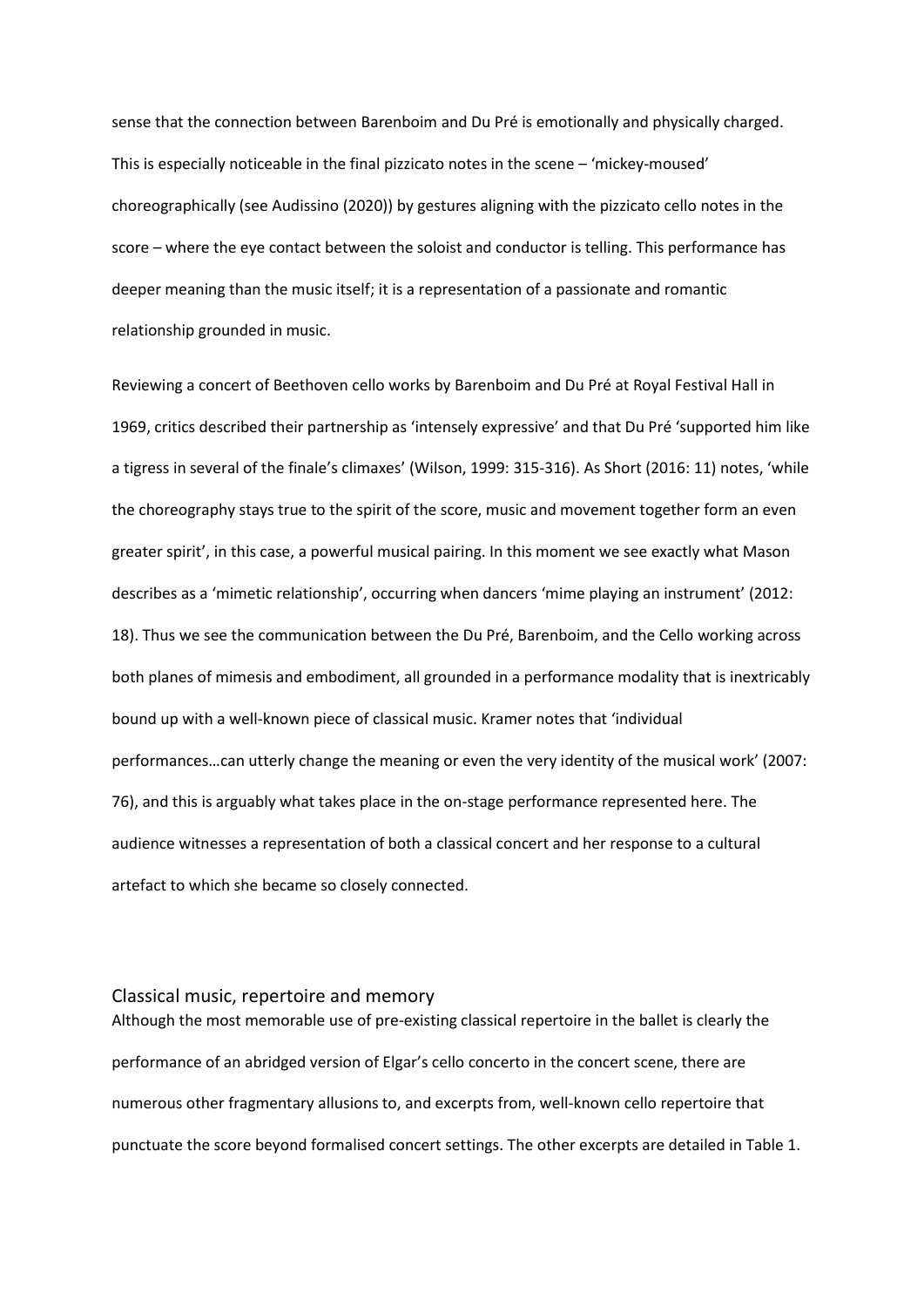*Table 1 - Repertoire excerpts used in Philip Feeney's score to* The Cellist (2020).

| <b>Repertoire Excerpt</b>                                  | <b>Position in The Cellist</b>        |
|------------------------------------------------------------|---------------------------------------|
| Ludwig van Beethoven, Sonata for Cello and Piano in F, Op. | Scene 4 – School                      |
| 5, No. 1                                                   |                                       |
| Felix Mendelssohn, Lied öhne worte for cello and piano op. | Scene 5 - Jackie's First Recital      |
| 109                                                        |                                       |
| Alfredo Piatti, Caprice No. 8, Op. 25                      | Scene 6 – Pleeth develops her         |
|                                                            | Talent                                |
| Edward Elgar, Cello Concerto in E minor, Op. 85            | Scene 8 - Her Debut Concert           |
| Franz Schubert, 'Scherzo' from Trout Quintet, D.667        | Scene 9 - The Trout Gang              |
| Gabriel Fauré, Cello Sonata No. 1 in D minor, Op. 109      | Scene 13 - Pas de Deux                |
| Sergei Rachmaninov, Morceau de Fantasie Op. 3, No. 1       | Scene 20 - Jackie and her Cello: Loss |
| (arranged for cello)                                       |                                       |

Discussing the deployment of each excerpt in detail is not possible here, but it is sufficient to say some of this repertoire is familiar to the wider public through widespread usage in other media contexts, whilst other selections are perhaps less well-known. For example, Beethoven's Op. 5 No. 1 Sonata is a staple of conservatoires and music colleges, with countless renditions taking place in practice rooms all over the world each day. Although this work plays an important role in the musical education of many aspiring cellists, and is likely well-known in musical circles, it does not have the same prominence in the cultural consciousness as Elgar's cello concerto. Its function as a sounding sign of classical music is tied less specifically to the character of Du Pré, perhaps pointing towards a soundworld familiar in higher musical education, certainly in the 1950s and 1960s, rather than a sonification of Du Pré herself. It therefore functions in a different way from the two concert scenes explored earlier, serving to represent the musical world in which Du Pré developed, but not comment directly on her character.

The inclusion of an excerpt from the Scherzo of Schubert's 'Trout' Quintet (D.667) in scene 9 – itself called 'The Trout Gang' – takes a slightly different tack. The 'Trout' Quintet is so central to one of the performance scenes in Christopher Nupen's documentary footage that its mere echo can recall some of the powerful images associated with Du Pré performing in the chamber setting. Nupen's film of the *Trout* is one of the most popular classical music documentaries ever made, perhaps so because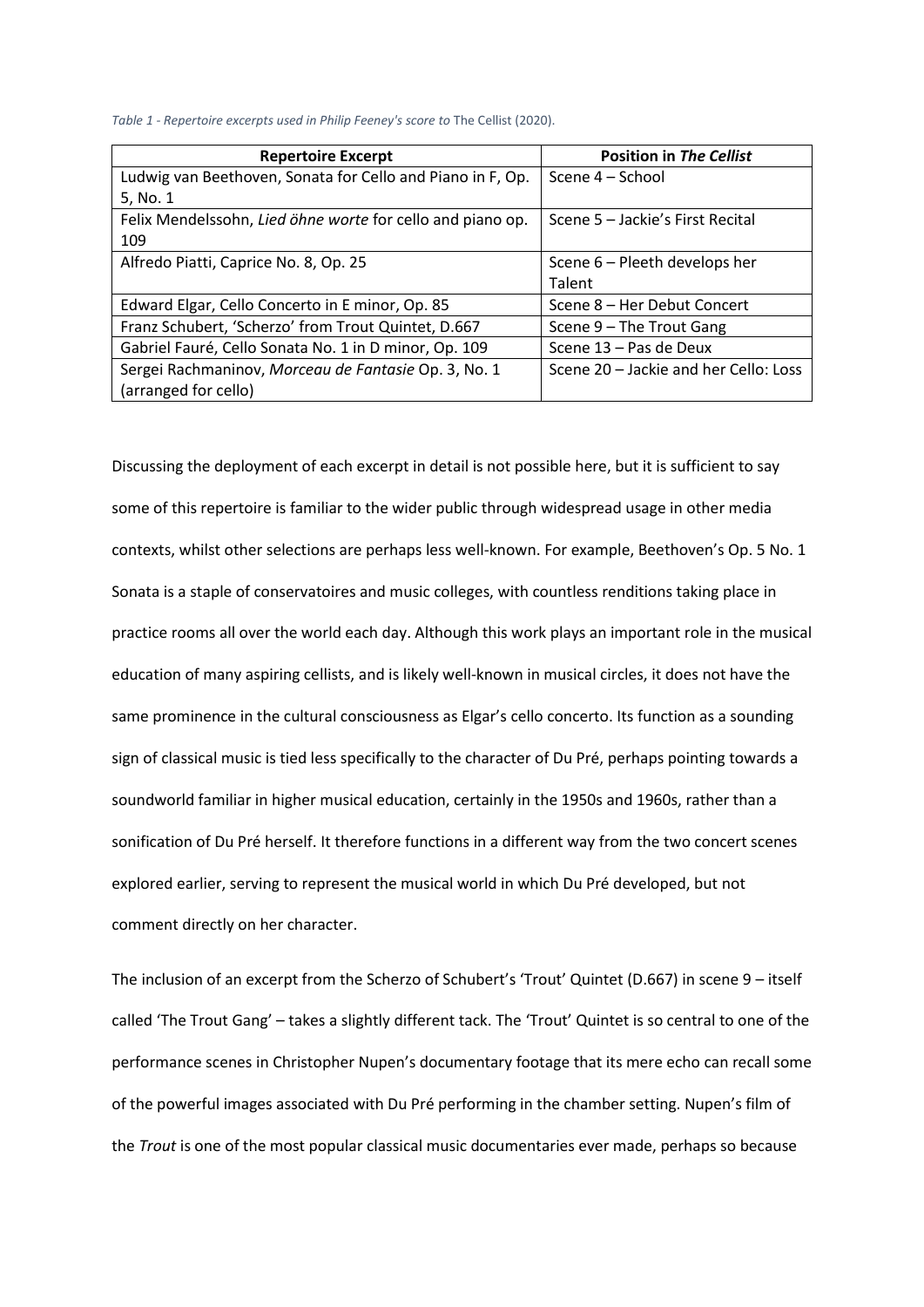of the excellent quality of playing and, crucially, the way it gives 'the viewer the impression of being right in the middle of the music-making' (Wilson, 1999: 327). *The Trout* shows a relaxed, joyful atmosphere between a group of young musicians at the peak of their powers. It is perhaps for this reason that its use in the ballet appropriately underscores the blossoming of Du Pré's career before her illness prevented her from playing. There is pre-emptive nostalgia for Du Pré, drawing on culturally acquired associations that prompt 'memories and a longing for time periods or places that we only know about second-hand' (Garrido & Davidson, 2019: 37). Pre-existing music is represented and operationalised across different layers, moving fluidly between underscored musical accompaniment to the sonic imprint of a previously encountered audio-visual experience. Thus, the ballet sits in a peculiar intermedia narrative space, intersecting historical fact, pre-existent cultural artefact, and filmic audio-visual associations. A detailed examination of a motif associated with the Cello neatly encapsulates this intersectionality.

## Cello Motif

One of the most interesting uses of pre-existing classical music is a recurrent extract from Sergei Rachmaninov's, *Morceau de Fantasie* op. 3, no. 1 (1892). Originally a piano work, the 'Élégie' from this five-piece collection has become a staple of the cello repertoire, further popularised in a variety of other chamber music arrangements. Heard numerous times as a fragment in scenes throughout *The Cellist*, its use in different contexts points to another way in which pre-existent works are used in this rich patchwork score. These different presentations, viewed together, present the 'Cello' motif as a key component of the narrative identity of the Cello.

Although the subject matter of the ballet is focused on Du Pré's life, a distinctive component of this representation of her biography, albeit somewhat fictionalised, is the credit that is given to her instrument as a character, both on stage and in the score. It is her ever-present companion from the very beginning of the piece. Indeed, the Cello is almost never off stage for the entire 60 minutes of the ballet, and takes on various roles as soloist, partner, support (both physical and emotional), and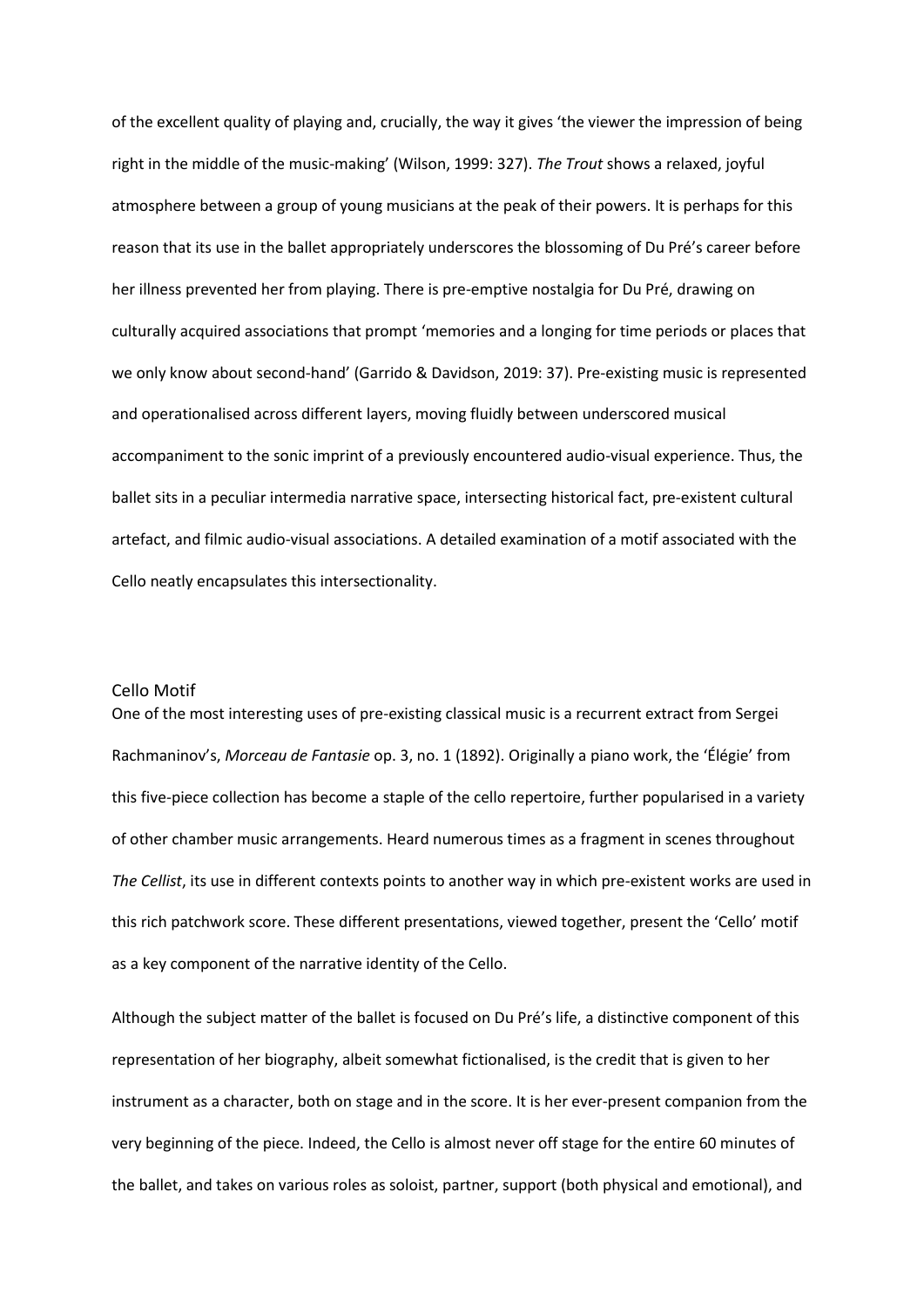onlooker. Musically, the score features a prominent cello soloist throughout – performed by Hetty Snell in the very first performance – and is closely related to the character of the instrument that is seen on the stage.

Though the performative presentation of the robust soloistic power of the widely known Elgar Cello Concerto is arguably the most memorable use of pre-existent repertoire, the most recurrent musical motif across the ballet is the powerfully melancholic melodic line of Rachmaninov's 'Élégie'.<sup>xii</sup> Its title becomes especially poignant in its use at the end of the ballet whilst Du Pré is in ill health. The extended melodic line affords great scope for individual players to demonstrate expressive control and interpretative command, whilst shaping the lyrical inflections with varying degrees of passion and intensity. The opening of the original piano solo version is shown in Figure 2.

## [FIGURE 2]

*Figure 2 - Opening melody from 'Élégie' from Sergei Rachmaninov, Morceau de Fantasie, Op. 3, No. 2. (London: Augener, 1911)*

Charting the development of this motif across the ballet facilitates a fuller understanding of the dramatic significance and musical power of its use in Scene 20 'Loss', where Du Pré succumbs to her illness, and participates in a tragic *pas de deux* with the Cello.

The motif is heard first in the prologue to the ballet as the initial entry of the solo cello part in the score. Following the sounding of the descending minor second interval between the first two notes, the opening four bars of the melody (see Figure 2) are then broken into two phrases, divided by extended pauses. Sustained string chords are heard throughout these quiet interjections, supporting these motivic statements and evoking a sense of timelessness.

The opening two notes accompany the Cello appearing to wake from a slumber, embracing an instrument case as though asleep. The brief movement, which becomes more fluid on the sounding of the complete opening phrase, establishes the motif from the outset as the 'voice' of the Cello,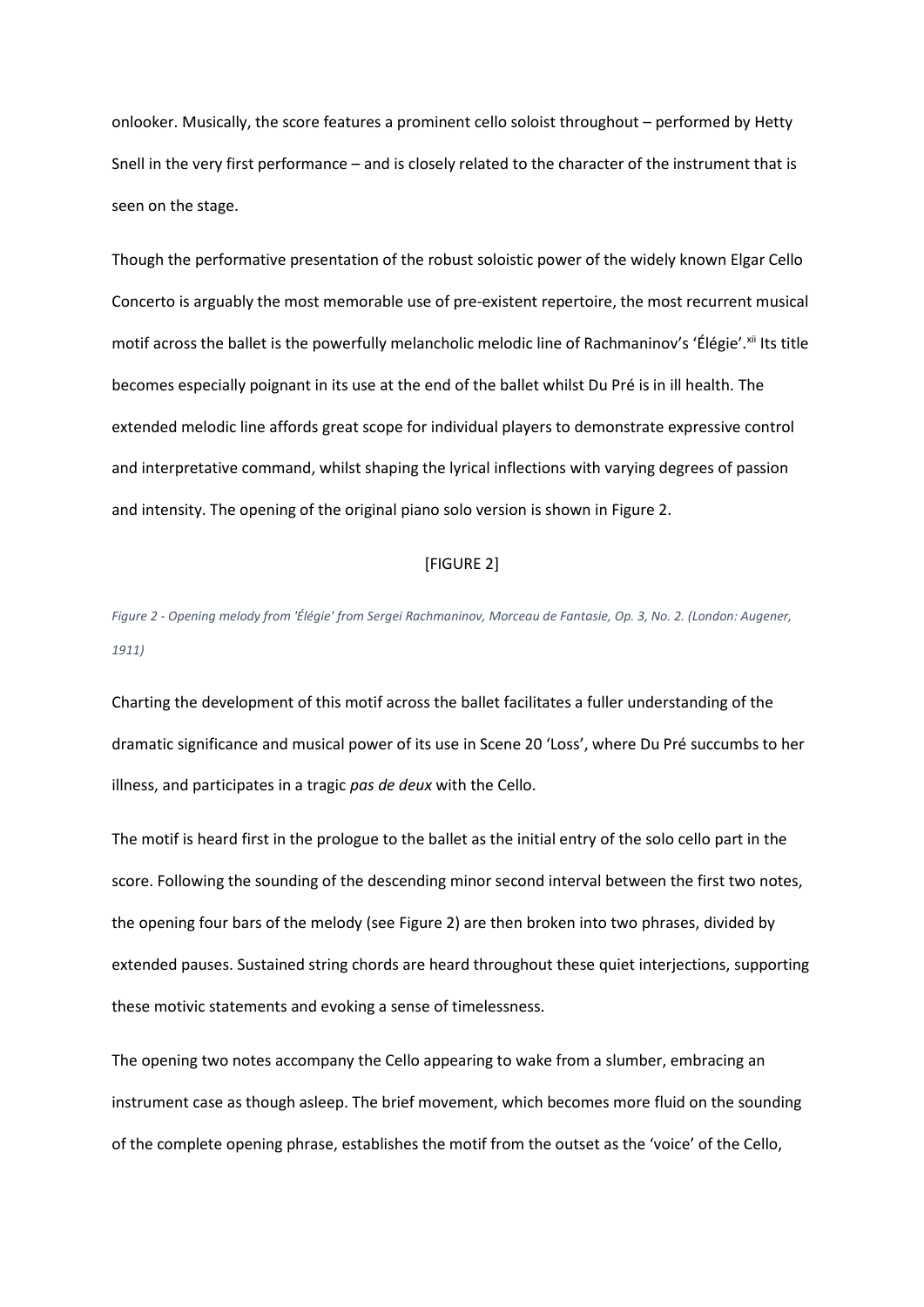both as soloist and character in the ballet. The linking of the character to this particular thematic fragment serves as a prefiguring of the conclusion of the ballet, and forges a strong connection between the sound of the solo cellist and his gestures on stage.

In the prologue itself, each of these entries is marked on stage by the wiping the thin edge of a LP record along a surface, before the vinyl disc is held aloft, almost as though the vinyl record is being bowed, reanimating the Cello. This is significant as it symbolises both the way in which many audiences came to 'know' Du Pré – through her recordings – and temporally locates the ballet in the past. Obsolete technology as a visual marker of the past is particularly powerful when it comes to musical experiences, as it 'may prompt nostalgia, evoking lived or borrowed memories of vinyl records spinning on record-players' by 'staging the technological differences between the past and the present' (Roy, 2014: 150).

The next appearance of the 'Élégie' occurs in Scene 7 'Jackie has left home'. Unlike all other uses of this theme in the ballet, the score for Scene 7 presents this motif without the Cello being on stage. The theme is used to represent the sense of loss that Irene du Pré feels as her daughter leaves home. Jackie's father holding back her mother as she sobs into a neatly folded cardigan, a memory of Jackie's time at home, accompanies the anguished descending minor second. This scene is one of mourning rather than excitement about Jackie's debut concert. It pre-figures the role of the motif as both voice of the Cello and the sense of loss associated with Du Pré, whether this be the loss of family, her playing abilities or, ultimately, her debilitating illness.

We see and hear the culmination of the layering of dramatic meaning through this motif in the final two scenes of the ballet, where Jackie attempts to play the Cello, and then passes away peacefully with her cello dutifully beside her. Scene 19 – 'Jackie tries to play the cello again' – depicts the tragic moment Du Pré is unable to play the cello, with the realisation occurring on stage in front of a small audience, including Barenboim. The Cello motif appears in a quite extended fashion here, leading up to the point of painful silence as Du Pré's tremors prevent her from playing. As in Scene 7, the motif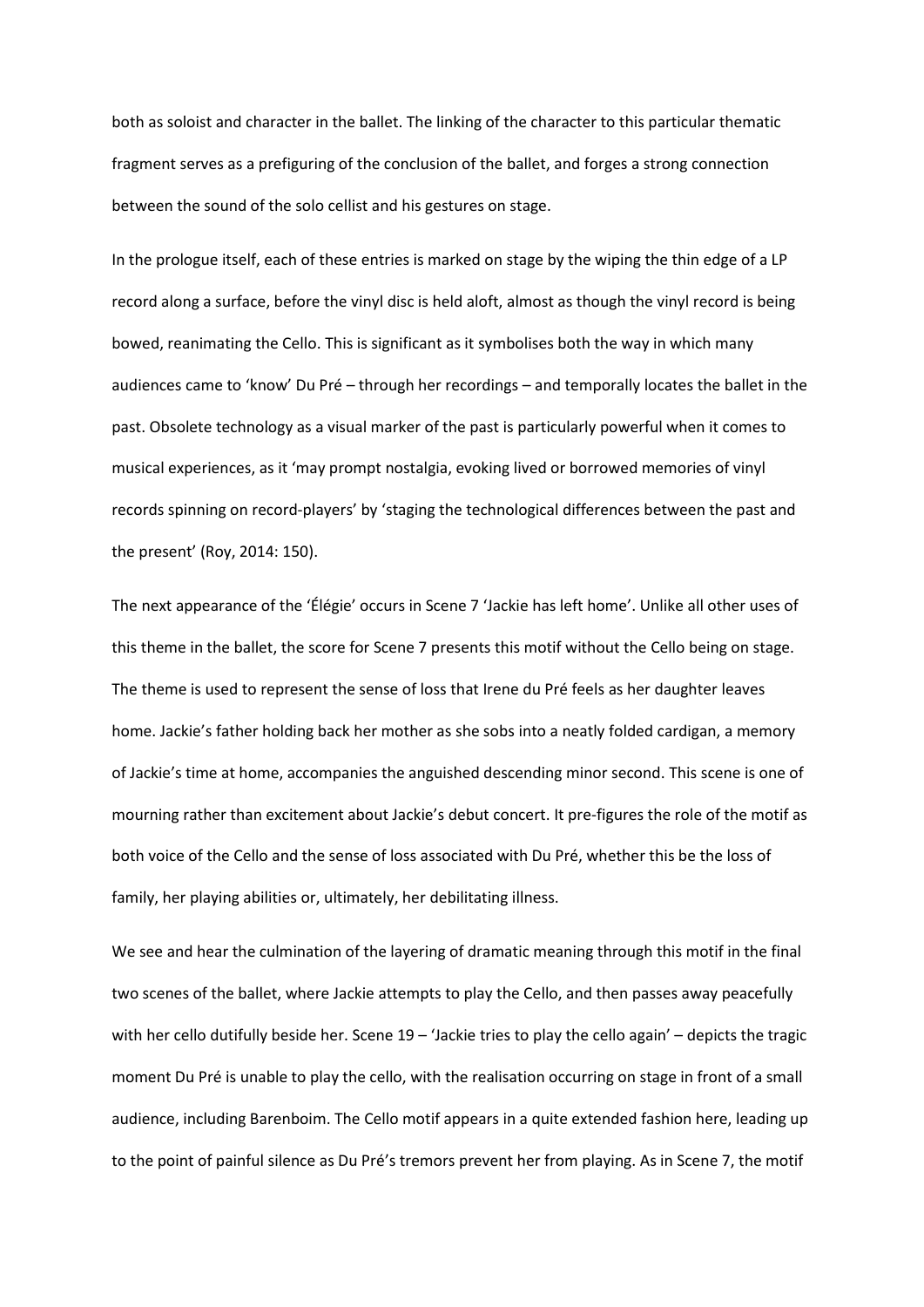pleads passionately over the top of a relatively understated orchestral texture. We hear this both as the Cello's anguish at realising he and Du Pré are not going to be able to make music together again, and Du Pré's panic at her own prospects.

The Cello motif continues into Scene 20 'Jackie and her Cello: Loss', and is heard in its most extended form. At first, Feeney places this melody with the arpeggiated piano accompaniment seen in the original piece (see Figure 2), though punctuated with subtle vibraphone and woodwind three-note figures that recall another recurrent motif in the score. As the melody grows to reach its impassioned *forte*, accentuated by ascending triplets, the orchestration becomes fuller, presenting this chamber work in a quasi-orchestral context. This makes the three declamatory descending crotchets (Gb<sub>5</sub>, F<sub>5</sub>, Eb<sub>5</sub>: bar 26) all the more powerful, as does the indication of 'intense' for the cello soloist.

In terms of its staging, this scene consists mostly of a *pas de deux* between the ailing Du Pré and the Cello. It recalls some of the choreographic gestures from Du Pré's first recital discussed earlier in this essay (Scene 5), lit in cool-blue hues with no other cast on stage. However, the pairing is much more oppositional than the fluidly symbiotic relationship seen in scenes 5 and 8, with Du Pré's illness preventing her from reaching the transcendental heights that we see earlier in the ballet. There are several moments when Du Pré pushes the Cello away, throwing him to the floor (see Figure 3), and other moments where they achieve the same intertwined gestures as before, albeit with Du Pré's character exhibiting much greater stiffness and tension in the body (Marston, 2020b).

# [FIGURE 3]

*Figure 3 – Scene 20 – Jackie and her Cello: Loss, from The Cellist – the Cello (Sambé) supports Du Pré (Cuthbertson) as she collapses in tragic passion in an extended extract from Sergei Rachmaninov's, 'Élégie' from Morceau de Fantasie op. 3, no. 1 (1892).* Royal Opera House (2020).

The tragic sense of pain and loss is communicated powerfully through the Cello motif, with its layers of meaning accrued throughout the ballet enhancing its expressive power still further. Its previous presentations, though less passionately tragic than this moment, speak to Garrido and Davidson's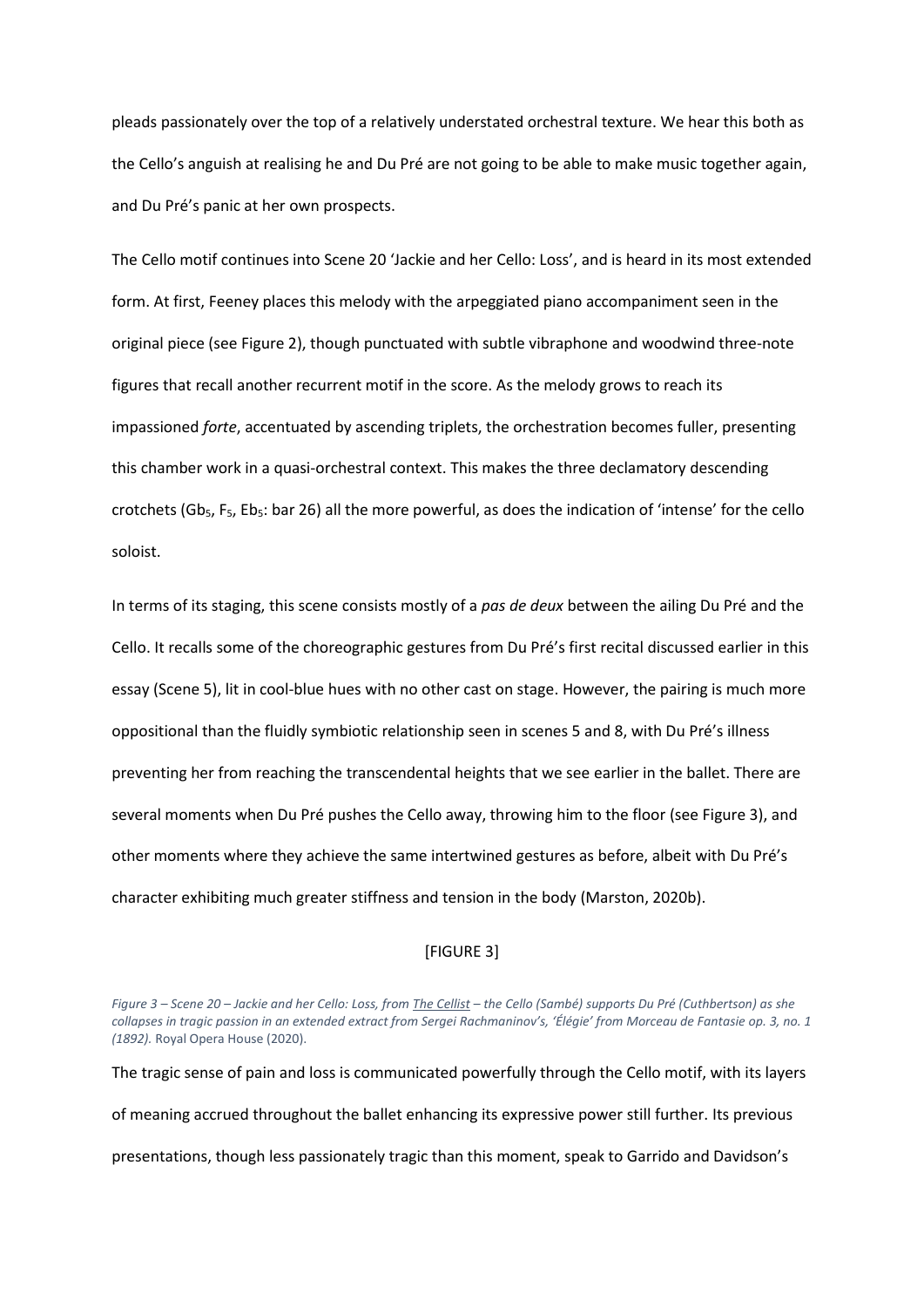observation that, for some, 'classical music provides a more absorbing emotional journey than popular music, and deep scope for the imagination' (2019: 41). In this scene, we see the culmination of these pre-echoes for the anguish of the Cello at being unable to achieve the same symbiosis with Du Pré, and his acceptance of her inability to play the instrument any more.

The scene is laden with emotional power, and presents an interesting example of how a pre-existing musical work is imbued with new meaning through its alignment with a dramatic narrative. It places Rachmaninov's *Élégie*, in an arrangement for solo cello and orchestra, in a different context and encourages diverse modalities of engagement. As Mason notes, 'Much can be said about the structured impulse music can give to dance, the evocative inspiration dance can give to music and the dynamic reciprocity between both activities' (2012: 6). The notion of 'reciprocity' is especially important here given the musical subject matter at hand, and the dramatic development of the motif throughout the ballet. Connections between the emotional world of the dance are strengthened through the clear relationships between sonic identities and characters on the stage. Nayeri quotes Lauren Cuthbertson as observing that the Cello's character is more complex: 'The instrument "really isn't displayed in that kind of 'Fantasia,' 'Beauty and the Beast' way, where there's a Disney-like cello with a smiley face on it" (Nayeri, 2020). Instead, we might hear this as though the Cello is sobbing, completing the sense of intimacy between the Du Pré and her instrument, and the conflicting sense of loss and release at Du Pré's death.

# Conclusion/summary

From the analyses set out in this essay, it is clear that *The Cellist* presents a rich tapestry of visual and aural markers that represent the life story of a twentieth-century musical icon, concert music culture of mid-century Britain, and detail the close personal relationship a musician has with an instrument as a living personality. The ballet offers multiple representational lenses which shed new meaning on pre-existing musical works, contribute to the 'legend' of Jacqueline du Pré, and further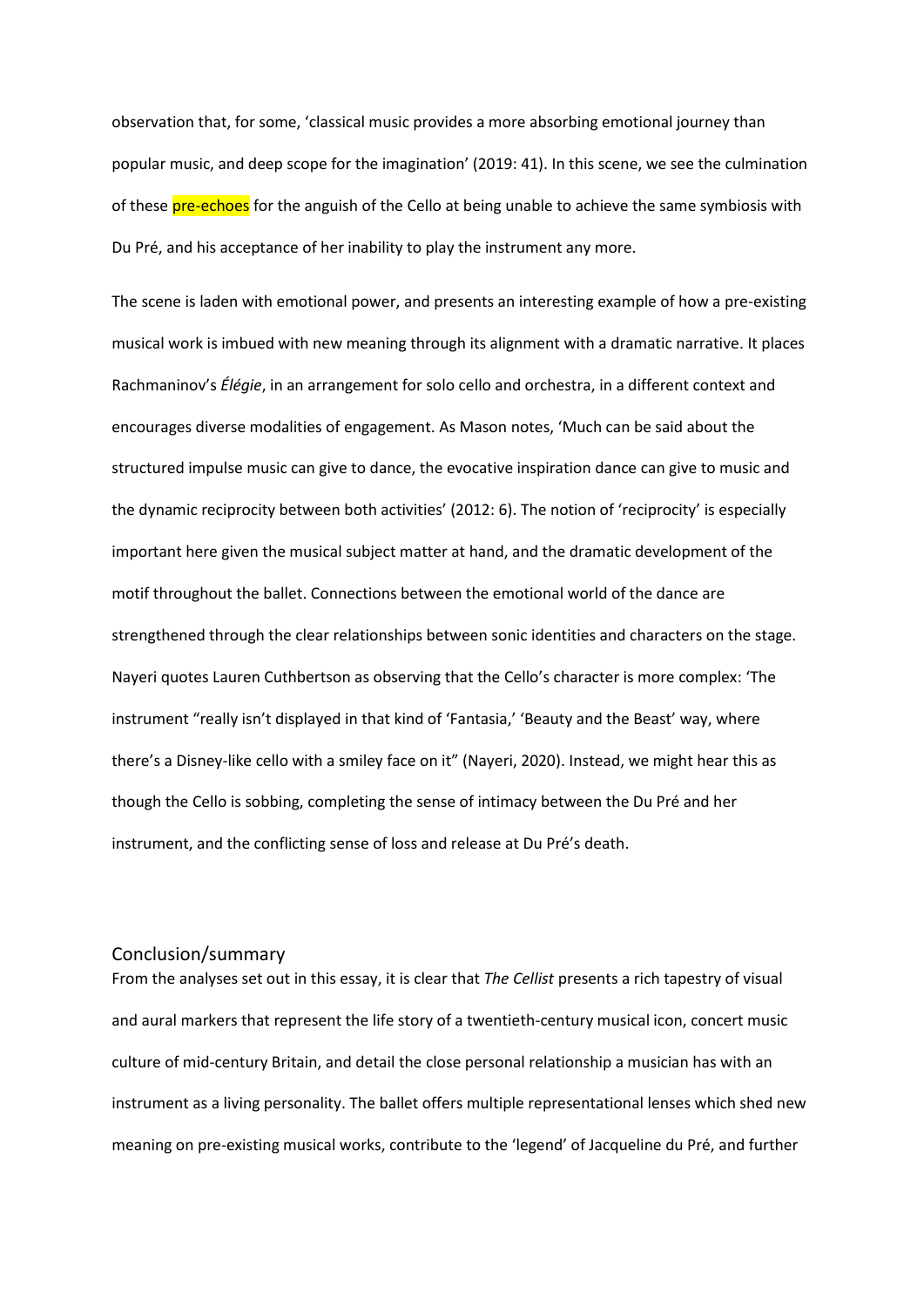rework the rich patchwork of symbols, emotions and artefacts which are so closely associated with Du Pré's performances, immortalised in concert reviews, hugely popular recordings, and documentary film footage.

The present article has focused principally on two main aspects of representation in this work, that of the character of Du Pré, and her relationship with her instrument. On the first point, it is clear that *The Cellist* goes to great lengths to communicate the intensity of emotion in Du Pré's playing, and uses the personification of the Cello as a dramatic foil to enhance this further. The *pas de deux* work between Du Pré and the Cello is powerfully emotive and musical, and moves seamlessly from choreographed moments which mimic playing an instrument to extended lines with intertwined movements that represent a symbiotic relationship between performer and instrument. In *The Cellist*, the Cello is not merely a means of producing sound. The musical instrument is alive and soulful, and is an equal partner in the musical gift of Du Pré. It is the driving force of her musicality. The Cello is a complex emotional character, not a cartoonish caricature, craving intimacy with its partner and feeling her sense of loss sharply. Indeed, the *pas de trois* of Barenboim, Du Pré and the Cello serves to highlight the intimacy of these connections.

That nineteenth and twentieth-century cello repertoire features prominently in a ballet about one of the best-known cellists of the 1960s is hardly surprising, especially given Du Pré's prominence in the media landscape. However, the repertoire woven throughout the score is, for the most part, that with which she was closely associated in her lifetime. The central performance of Elgar's cello concerto, so intimately connected to Du Pré's reception history, builds a strong connection between the repertoire as musical signifier and as a symbol for Du Pré herself. Through such repertoire, *The Cellist* explores and represents notions of concert musical performance in the chamber recital and concerto forms is interesting, drawing attention to their associated rituals and hierarchies in this narrative context.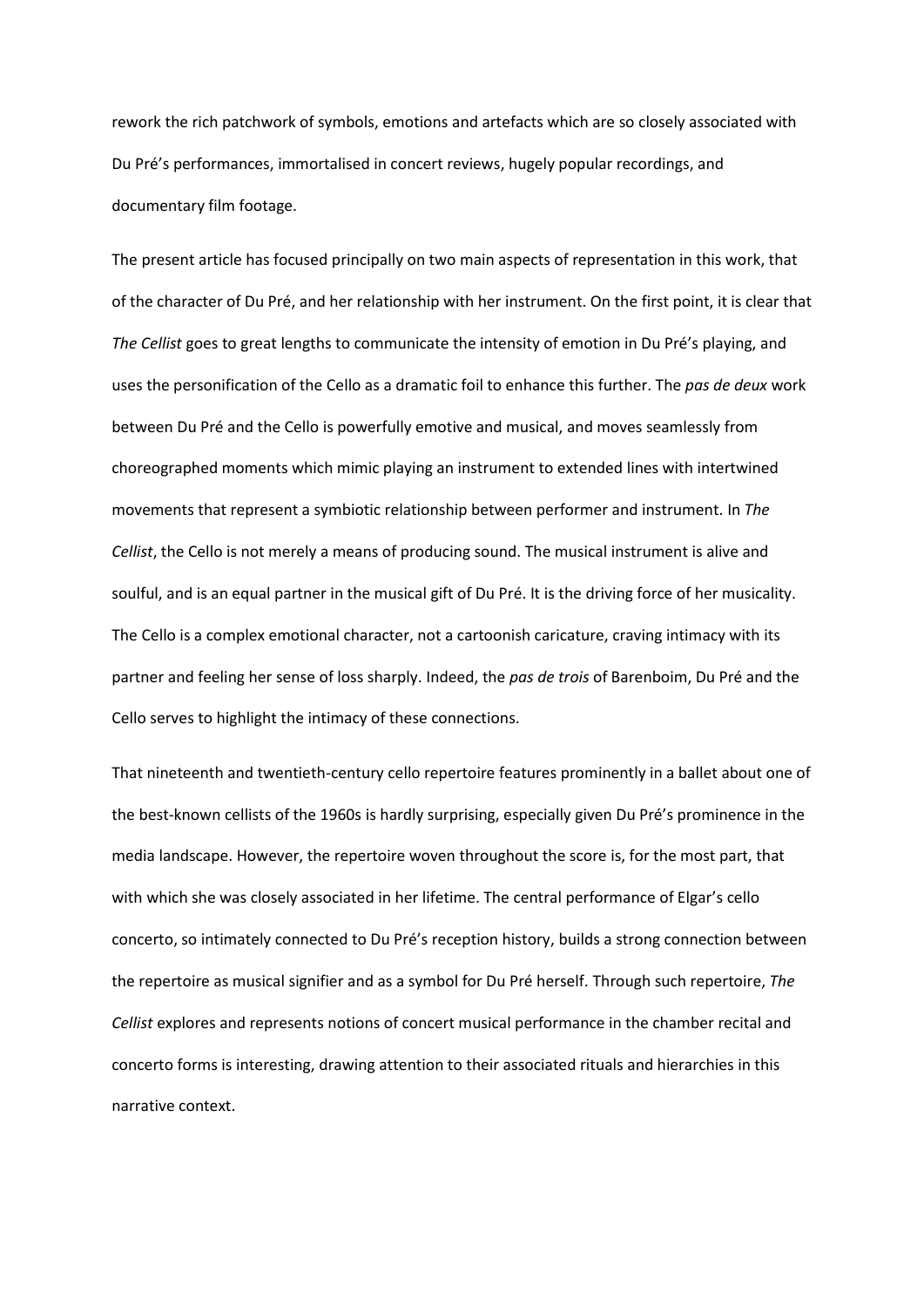Both formalised performance scenes represent slightly different aspects of concert music culture: chamber music and orchestral music. Some of the same conventions apply, but there are important differences. For example, the intensity of communication between soloist and conductor in the concerto scene, though part of a narrative device to bring Barenboim and Du Pré together, spotlights musical virtuosity in ways that might be expected on the real concert platform. These characters are the musical protagonists in a performance, with the orchestra as quasi-anonymous backdrop. In the chamber recital scene, Irene du Pré, who dutifully accompanied her daughter in her real life formative years, is depicted as a timid accompanist lurking on the periphery of vision, not taking centre stage as part of an equal partnership. Such a decision may be motivated to facilitate choreographic freedom, but it points to yet more evidence of the valorisation of the soloist in concert music culture. The audience sees and hears these key figures above all others.

Thus, *The Cellist* offers an insight into the representation of a key musical figure of the twentiethcentury, retelling parts of her biography, whilst at the same time animating her musical instrument. The characterisation of the Cello is a powerful dramatic device that contributes new material to the Du Pré 'legend'. Allied to this, the use of concert formalities to demarcate performative spaces within the ballet is particularly powerful, as is the use of pre-existing repertoire to create a musical collage of works closely associated with cellists and, in many cases, Du Pré's landmark recordings. Thus classical musical culture, both in the staging of symbolic ritual forms and through the evocation of its iconic personalities, is represented in interesting ways in this new ballet which will undoubtedly contribute to the fascination of another generation of audiences in Du Pré's life and work.

## **Acknowledgements**

I am grateful to the anonymous readers for their helpful comments and suggestions in bringing aspects of this piece into sharper focus, and to Philip Feeney for kindly sharing a copy of the score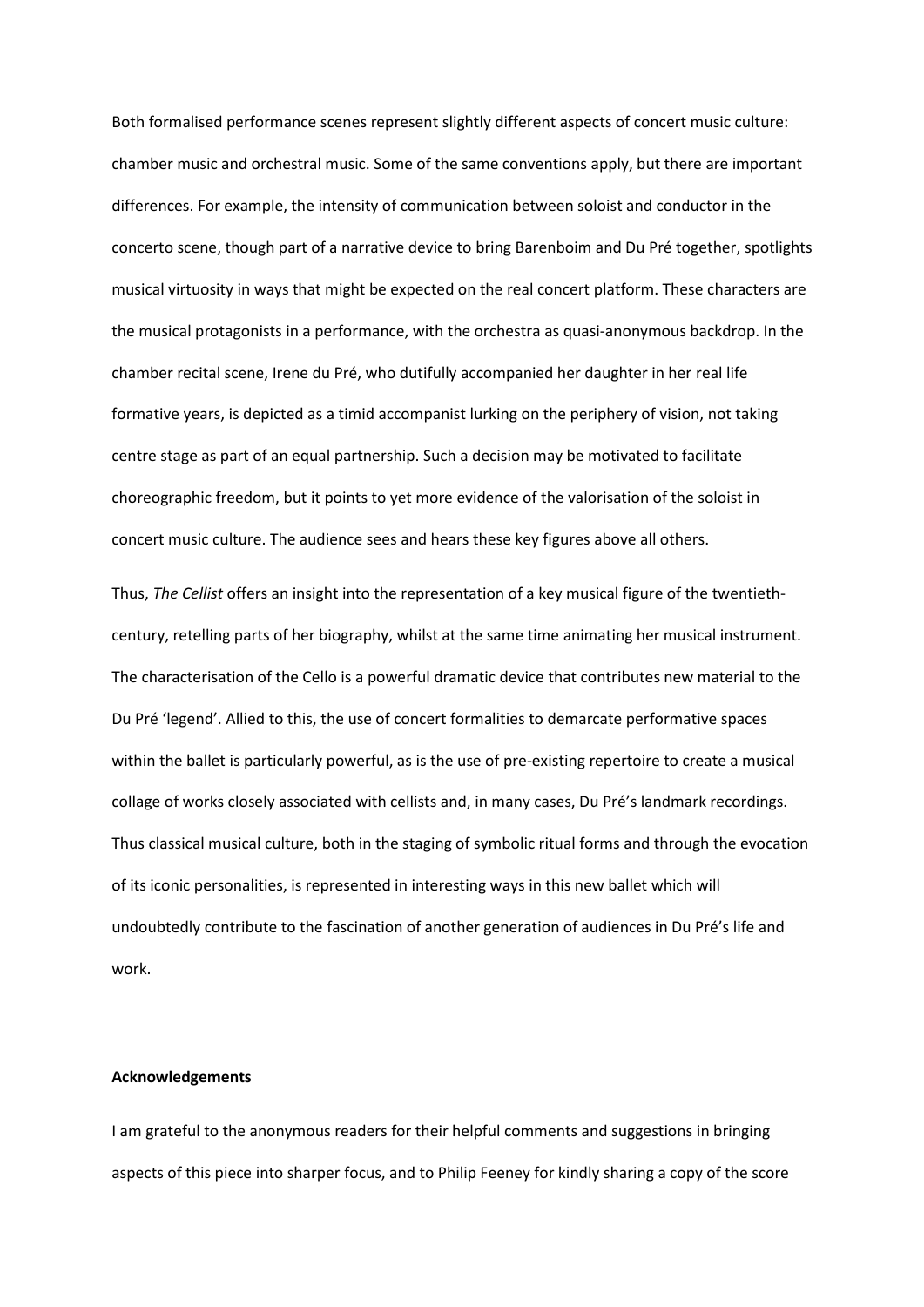with me and engaging in a stimulating discussion about this work. I am also thankful to the participants of the AHRC Network 'Representing Classical Music in the  $21^{st}$  Century' for engaging in thought-provoking conversations.

# **References**

- Abercrombie, N., & Longurst, B. 1998 *Audiences: A sociological theory of performance and imagination*. London: Sage.
- Audissino, E. 2020 The function of Mickey-Mousing: a re-assessment. In A. Knight-Hill (Ed.), *Sound and Image* (pp. 145-160). Abingdon: Routledge.

Auslander, P. 2006 Musical personae. *The Drama Review,* 50(1): 100–119.

- Cargill, M. 2004 *Enigma Variations – Mary Cargill*, 4 July 2004. Available at <http://archives.danceviewtimes.com/2004/summer/Ashton/enigma.htm> [Last accessed 8 February 2021].
- Cleave, M. 1968 Triangle: Daniel and Jacqueline Barenboim and the Cello. *The New York Times Magazine*, 16 March 1968, pp. 51–65.
- Cook, N. 1998 *Analysing Musical Multimedia*. Oxford: Oxford University Press.
- Cook, N. 2013 *Beyond the Score: Music as Performance*. Oxford: Oxford University Press.
- Curtin, A. 2015 'O body swayed to music': The allure of Jacqueline du Pré as spectacle and drama. *Studies in Musical Theatre,* 9(2): 143-159.

Damsholt, I. 2006 Mark Morris, Mickey Mouse and choreomusical polemic. *Opera Quarterly,* 22(1):

4-21.

- Damsholt, I. 2018 Identifying 'choreomusical research'. In Veroli, P and Vinay, G. *Music-Dance: Sound and Motion in Contemporary Discourse*. Abingdon: Routledge. pp. 19–34.
- DeNora, T. 1995 *Beethoven and the Construction of Genius: Musical Politics in Vienna , 1792-1803*. Berkeley: University of California Press.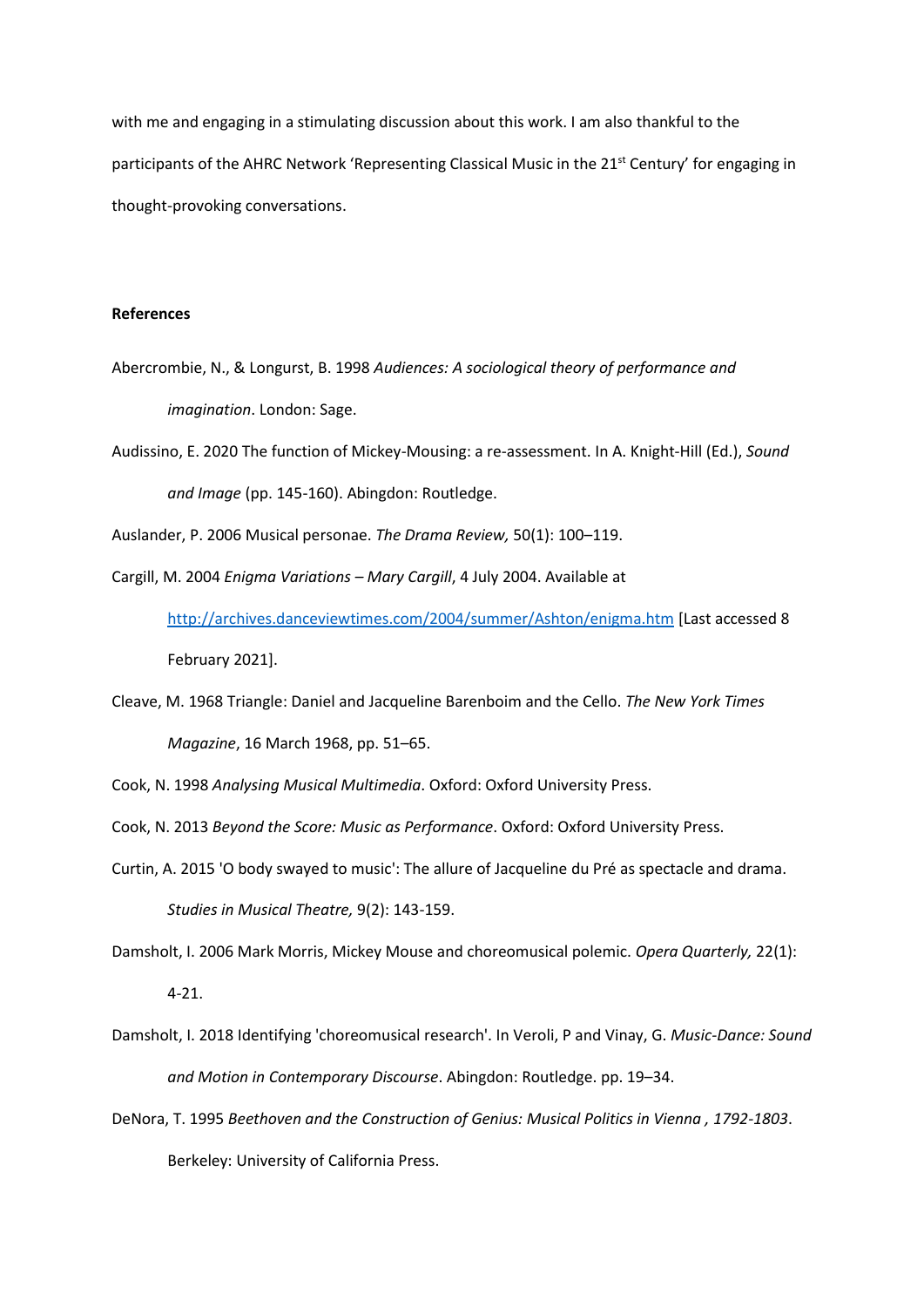Easton, C. 1989 *Jacqueline du Pré: A Biography*. Kent: Hodder and Stoughton.

- Feeney, P. 2020 *List of Works | Philip Feeney*. Available at<http://philipfeeney.com/works> [Last accessed 20 December 2020].
- Garrido, S., & Davidson, J. W. 2019 *Music, Nostalgia and Memory*. London: Palgrave.
- Godøy, R. I. 2018 Motormimetic features in musical experience. In Veroli, P and Vinay, G. *Music-Dance: Sound and Motion in Contemporary Discourse*. Abingdon: Routledge. pp. 207–221.

Homans, J. 2010 *Apollo's Angels: A History of Ballet*. London: Granta.

- Jordan, S. 2000 *Moving music: Dialogues with music in twentieth-century ballet*. London: Dance Books.
- Jordan, S. 2011 Choreomusical Conversations: Facing a Double Challenge. *Dance Research Journal,*  43(1): 43-64.
- Kidnie, M. J. 2005 'Where is Hamlet? Text, performance, and adaptation. In: Hodgdon, B & Worthen, W. B. *A Companion to Shakespeare and Performance.* Malden: Blackwell. pp. 101–120.
- Kramer, L. 2007 *Why Classical Music Still Matters*. Berkeley: University of California Press.

Lawrence, G. 2001 *Dance with Demons: The Life Jerome Robbins*. London: Penguin.

Lloyd-Webber, J. 1999 The Jacqueline we remember. *The Times*,20 January 1999*,* p. 19.

- Marston, C. 2020a Cathy Marston on The Cellist & Mrs. Robinson new works for The Royal Ballet & San Francisco Ballet/Interviewer: J. Parry. *Dance Tabs* (online). Available at: [https://dancetabs.com/2020/02/cathy-marston-on-the-cellist-mrs-robinson-new-works-for](https://dancetabs.com/2020/02/cathy-marston-on-the-cellist-mrs-robinson-new-works-for-the-royal-ballet-san-francisco-ballet/)[the-royal-ballet-san-francisco-ballet/](https://dancetabs.com/2020/02/cathy-marston-on-the-cellist-mrs-robinson-new-works-for-the-royal-ballet-san-francisco-ballet/) [Last accessed 6 April 2020].
- Marston, C. 2020b The Royal Ballet rehearse *The Cellist* (video), 22 Jan 2020. Available at <https://www.youtube.com/watch?v=UfkrqEa5nls> [Last accessed 20 August 2020]
- Mason, P. 2012 Music, dance and the total art work: choreomusicology in theory and practice. *Research in Dance Education,* 13(1): 5–24.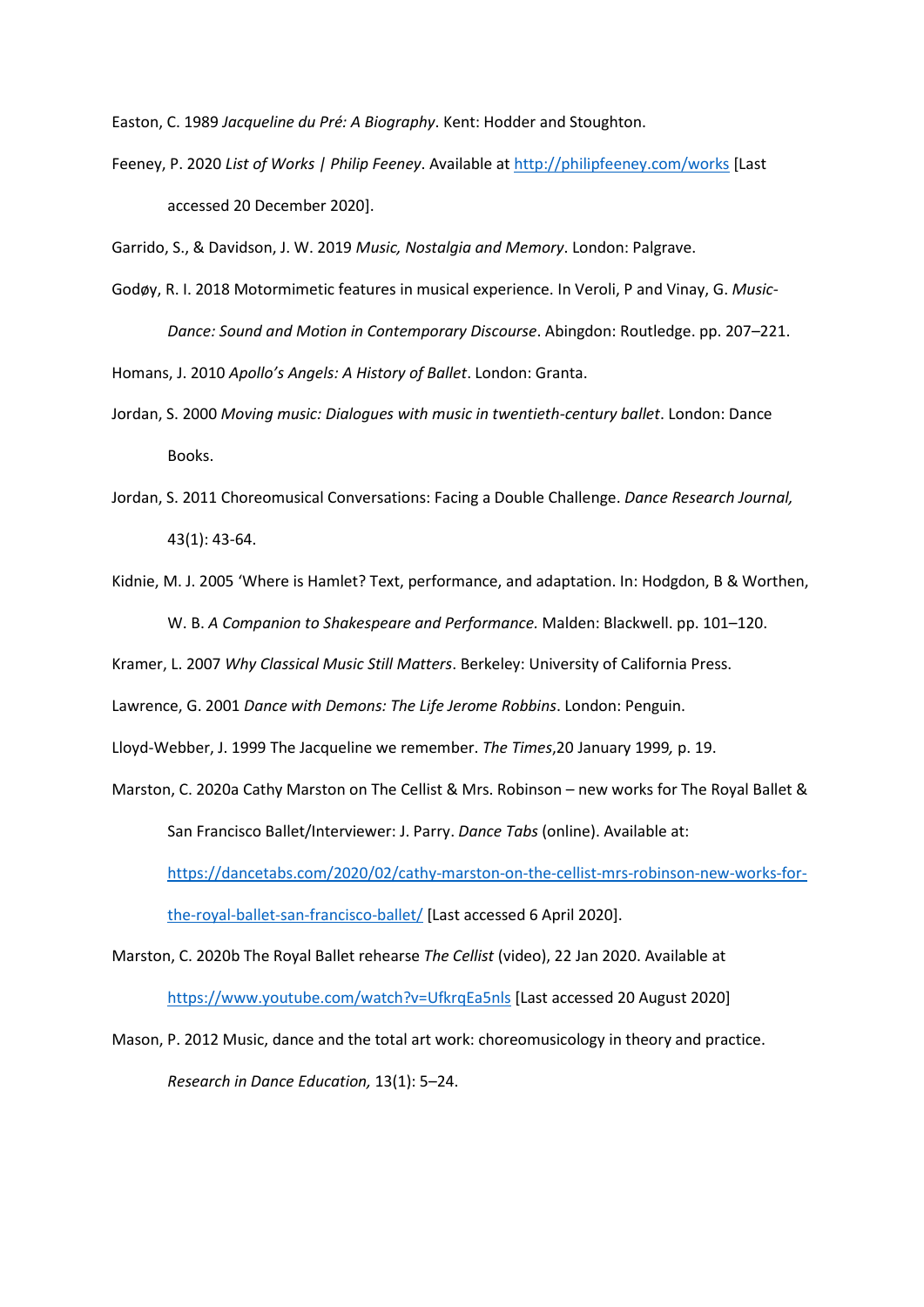Nayeri, F. 2020 A Cellist's Tragic Tale, Told in Dance. *The New York Times*, 28 February 2020.

Available at [https://www.nytimes.com/2020/02/28/arts/Jacqueline-du-Pre-cellist-ballet-](https://www.nytimes.com/2020/02/28/arts/Jacqueline-du-Pre-cellist-ballet-london.html)

[london.html](https://www.nytimes.com/2020/02/28/arts/Jacqueline-du-Pre-cellist-ballet-london.html) [Last accessed 28 August 2020]

Nupen, C. 2004 *Jacqueline du Pré in Portrait*. London: Allegro Films.

Nupen, C. 2005 *The Trout: The Greatest Love and the Greatest Sorrow*. London: Allegro Films.

Nupen, C. 2007 *Jacqueline du Pré: A Celebration*. London: Allegro Films.

Prudham, M. 2020 Should you applaud during a classical concert? *The Guardian*, 31 August 2020.

Available a[t https://www.theguardian.com/music/2020/aug/31/solved-should-you-applaud-](https://www.theguardian.com/music/2020/aug/31/solved-should-you-applaud-during-a-classical-concert)

[during-a-classical-concert](https://www.theguardian.com/music/2020/aug/31/solved-should-you-applaud-during-a-classical-concert) [Last accessed 25 October 2020].

Rachmaninov, S. 1892. Élégie, *Morceau de Fantasie*. London: Augener.

Roy, E. 2014 Displacing the Past Mediated Nostalgia and Recorded Sound. *Volume! La revue des musiques populaires*. 11(1): 145–158.

Royal Opera House 2019 *Philip Feeney – People – Royal Opera House*. Available at <http://www.roh.org.uk/people/philip-feeney> [Last accessed 8 February 2021].

Royal Opera House 2020 *The Cellist – Pas de trois (Cuthbertson, Ball, Sambé, The Royal Ballet)*, 2 March 2020. Available a[t https://www.youtube.com/watch?v=37Ckpcr9oyY](https://www.youtube.com/watch?v=37Ckpcr9oyY) [Last accessed 20 January 2021].

Rushton, J. 1999 *Elgar: 'Enigma' Variations*. Cambridge: Cambridge University Press.

Short, R. 2016. *Musical Feet: The Interaction of Choreography and Music in Leonard Bernstein and Jerome Robbins's Fancy Free.* PhD Thesis. University of California Santa Barbara, California.

Tucker, A. (dir.). 1999 *Hilary & Jackie*. London: Channel 4 Films; October Films.

Wilson, E. 1999 *Jacqueline du Pré: Her Life, Her Music, Her Legend*. New York: Arcade.

Winship, L. 2020 *The Cellist* review – a joyfully giddy tribute to Jacqueline du Pré. *The* Guardian, 18 February 2020. Accessible at: https://www.theguardian.com/stage/2020/feb/18/the-cellistreview-royal-opera-house-london-royal-ballet-cathy-marston [Last accessed 20 October 2020]